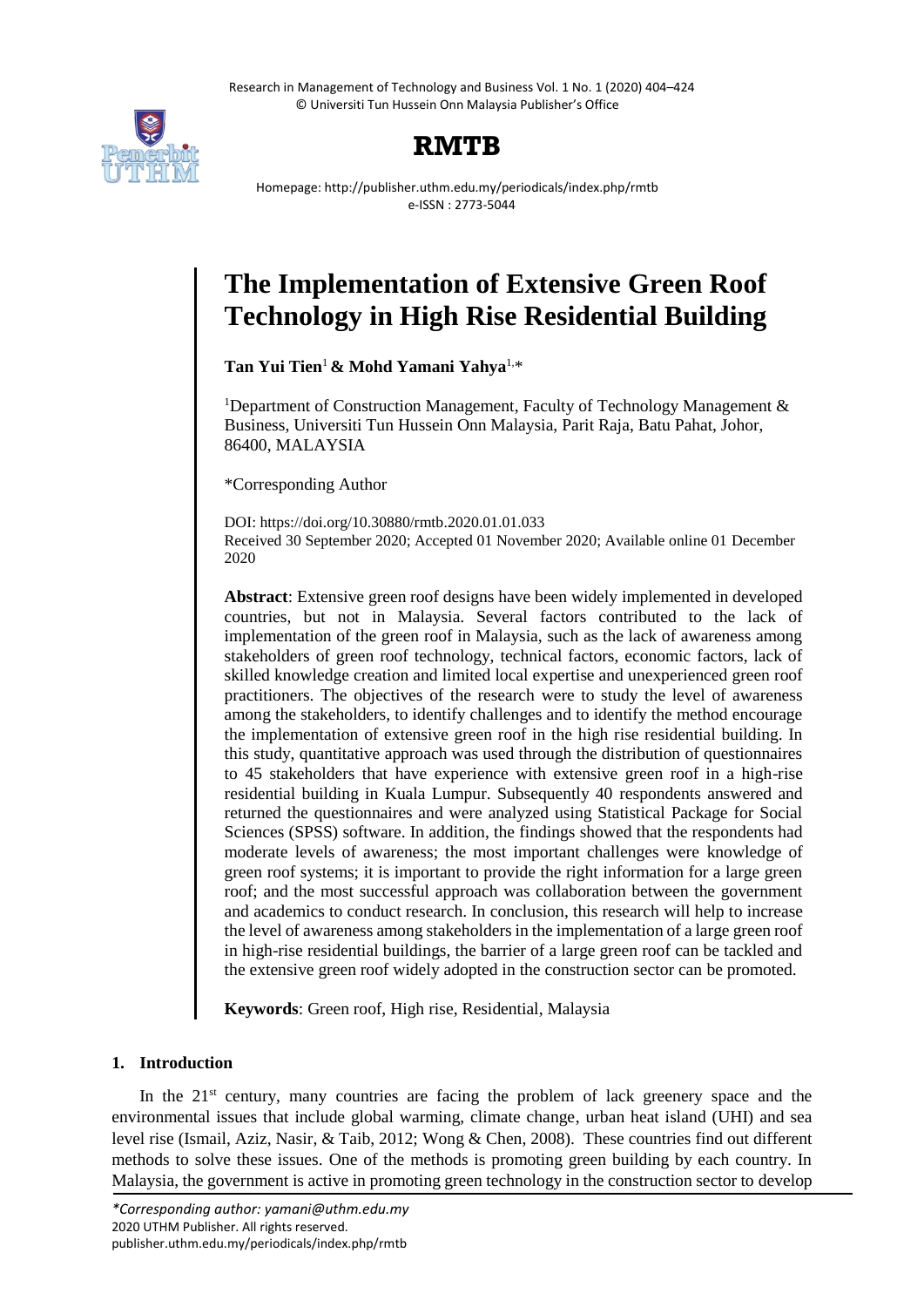a healthy and green environment. Green building or sustainability building is part of green technology in the construction sector. The green buildings refer to structure and the application of processes that are environmentally and energy efficient in the building. Meanwhile, it can reduce the environmental problem by a set of design, construction and maintenance techniques of the building (Shiva, 2016). Green buildings have developed in residential and commercial buildings (Baharin, 2012).

Green roof is a green technology and ideas to develop green cities (Fauzi, Malek & Othman, 2013). Green roof refers to the green structures in a green building (Preisler, 2006). The green roof is a system that used special plants in growing medium, vegetation and covers a membrane on the top of the building roof also known as living roofs or vegetated roofs (Hassell & Coombes, 2007). The extensive green roof is a thin layer of a special growing medium for planting short rooted plants, such as sedum. The extensive roof normally located over a drainage mat. The roofs require little or no additional structural support from the building (Worden *et al.*, 2004). The roof system requirement is to install the root-resistant roof layer onto the roof membrane. There are many benefits of green roofs and divided into three categories. There are environmental benefits, economic benefits and aesthetics benefit (Oberndorfer *et al.,* 2007). Among the environmental benefits are improve the water management on the roof which reduces the storm water runoff, reduces the city temperature and reducing the carbon dioxide around the building. In the economic benefits is energy efficient in the building and increasing the life span of the roof. In order to achieve green cities, awareness of the extensive green roof system in the building among the society must be successful. The purpose of this research is to improve the implementation of the extensive green roof technology in the residential building.

### 1.1 Research Background

Nowadays, the environmental issue always occurred, not only in Malaysia but also in foreign countries. So, the green building acts an important role in protecting the environment. The green building also provides us with a lot of benefits such as improve quality of life and improve occupant health and comfort. The implementations of green roof have been widely used in the developed countries such as North American and European countries to protect the environment but there is limited adopt in Malaysia. The implementation of the green roof system in Malaysia mostly found in the commercial building and the residential building (Rahman, Ahmad, & Rosley, 2013).

The green roof categorized into two types which are intensive green roof and extensive green roof (Osmundson, 1999). The extensive green roof is the roof that plant with simple plants such as sedum or seed naturally. However, the intensive roof plants the trees or shrub on the roof and it need more structural support. Both types of green roof are adopted in Malaysia. The implementation of green roof is very important for next generation to ensure they have a good quality of living environment. Previous researchers have listed out many benefits from research on green roof technologies in term of environmental, economics and aesthetics (Ismail *et al*., 2009). Although the green roof technology provides many advantages to humankind, but it also has some constraint when adopting it.

#### 1.2 Problem Statements

The concept of green roof is a new phenomenon in Malaysia. There are not many projects implementing extensive green roof system in Malaysia (Rahman *et al.*, 2013). Green roofs are becoming more and more popular in the world but Malaysia has not yet been accepted compared with developed countries such as Germany, Canada, South Korea and Japan (Rahman *et al*., 2015). The awareness among the stakeholders of green roof technology was one of the constraints to implement of the extensive green roof (Zuniga & Eugenia, 2013). The challenges in implementation of extensive green roof in the high rise residential building that include knowledge factors, economic factors and lack development of professional knowledge (Ismail *et al*., 2012). The structure of the green roof is more complicated compare with traditional building's roof. It consists a lot of layers to provide the plants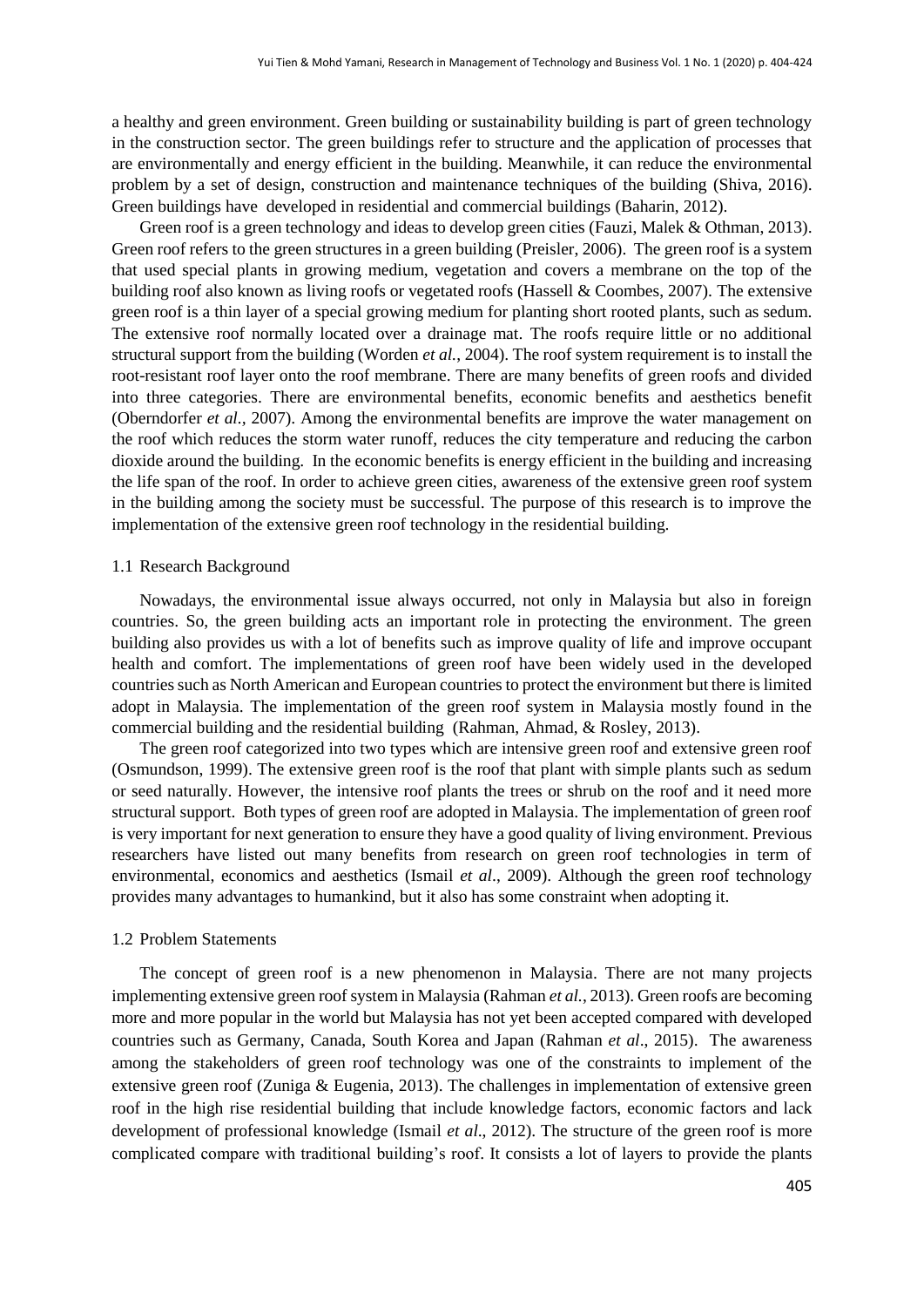growing. The limited of local expertise and inexperienced green roof professionals cause the implementation of green roofs in Malaysia is still at a poor level (Ismail *et al.*, 2012). Besides, inexperienced of green roofing contractor will cause the green roof installed incorrectly, it will delay the construction process and caused the project overruns. The lack of skill of the installer of the green roof will cause the poor performance of roof and it gives the negative impact to the client to use green roof and directly caused the limited adopt of green roof in Malaysia (Berardi, Amir, & Ali, 2014).

High rise residential building's roof usually exposed to the ultraviolet light from sun and heat, it will cause the small splits and become large leaks on roof (Co, 2015). By using the green roof system, it help to increase the life span of the roofing membrane. The growing media and plant material of green roof protect roofing membranes from solar exposure and ultraviolet radiation (Getter & Rowe, 2006). During rainy day, the rainfall is excessive on asphalt paving flat roof of high rise residential building, it will give the runoff strain to the storm water system of the roof and cause flooding (Laforsch *et al*., 2009). The rain also flushes contaminants such as chemical substances, heavy metals and other substances on the flat roof and these contaminants will pollute waterways, beaches and river. The implementation of the extensive green roof which including plants materials, filter layer and the drainage layer on the high rise residential building help to absorb large quantities of rainfall, reduce the storm water runoff, reduce flood and reduce the pollutant from the roof to minimal level . Moreover, the dark-coloured pavement roof on high rise residential building tends to heat absorbs during the days and it releases slowly at night. The heat absorbing of the roof will increase the indoor and outdoor temperature of the building and then give the impact to the urban heat island. By application of the green roof is one of the most effective ways of combating the urban heat island effect (Getter & Rowe, 2006).

## 1.3 Research Questions

- i. What is the level of awareness among the stakeholders regarding the implementation of extensive green roof system in the high rise residential building?
- ii. What are the challenges of the extensive green roof system of the high rise residential building?
- iii. What are the methods to encourage the implementation the extensive green roof to the high rise residential building?

### 1.4 Research Objectives

- i. To investigate the level awareness among the stakeholder in implementation the extensive green roof system in high rise residential building.
- ii. To identify the challenges of the extensive green roof system of the high rise residential building.
- iii. To identify the methods to encourage the implementation extensive green roof to the high rise residential building.

#### 1.5 Significance of the Study

The implementation of the extensive green roof in the high rise residential building can protect the roof of residential building and it can reduce the negative impact on the environment. This research is important to improve the implementation extensive green roof to the high rise residential building. Otherwise, it also has benefited and can contribute to academic and stakeholder of the construction company. This research can be the reference to assist academic carry the future research in the future and as a learning reference. Moreover, the level awareness of the extensive green roof among the stakeholder of the construction company will be increased and it helps the stakeholders to improve the implementation extensive green roof to the residential building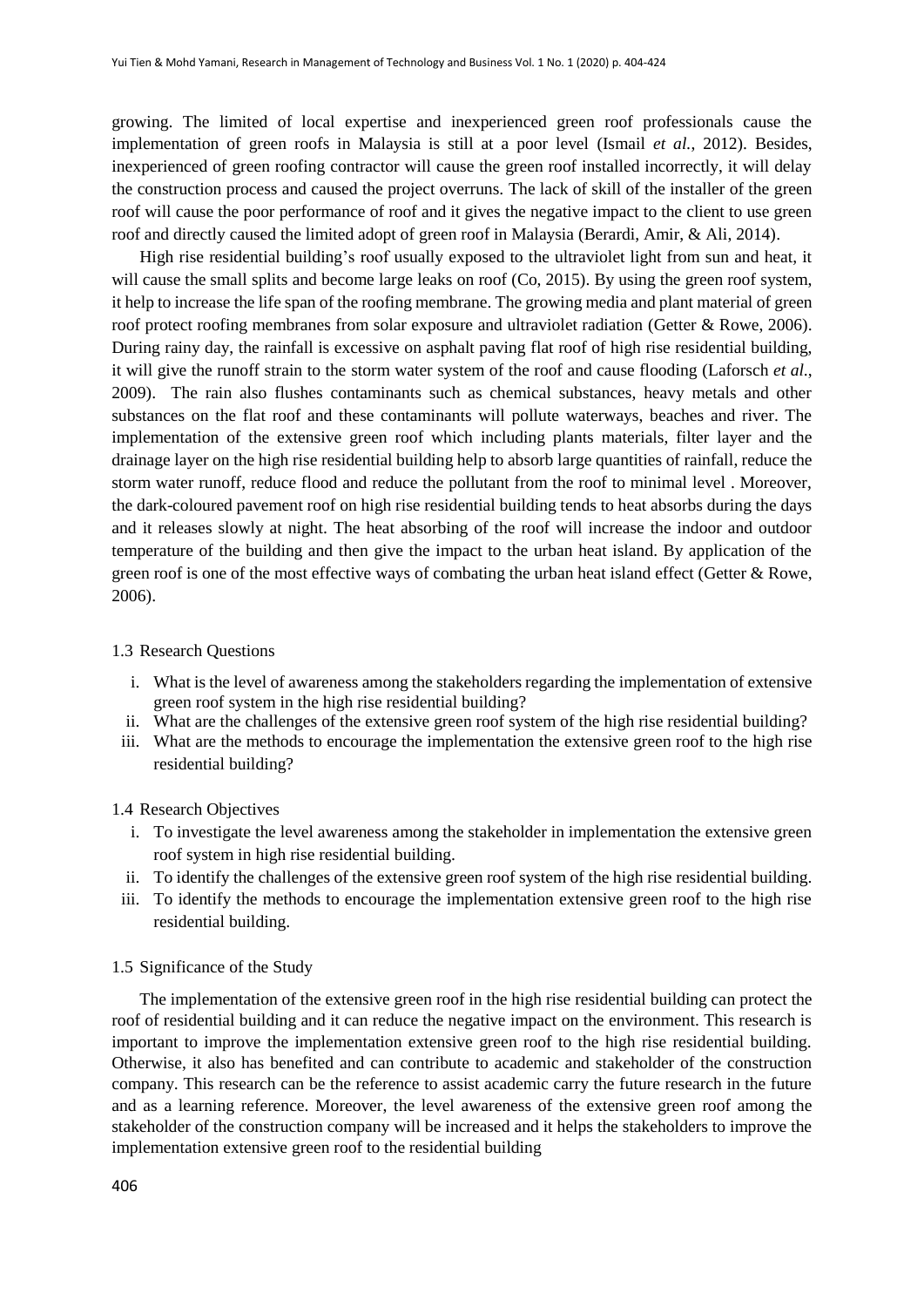## 1.6 Scope of the Study

The geographical scope of this study focuses on the high rise residential building with the extensive green roof at Kuala Lumpur. However, the respondent of this study is selected the professional respondent which is the stakeholder of the green roof building.

## **2. Literature Review**

## 2.1 Green Roof

The green roof is a technology that integrating plants in the building to build a green environment. Green roof or planted roof also can be referring to roof garden in other places or country. The roof garden is an open space that designed to provide an open place for human pleasure and activities (Osmundson, 1999). The green roof is a green space that design with adding growing medium layers and plants layers on the top of building traditional roofing system in a building (Nigel & Noel, 2004). The green roof is to install living vegetation on the roof of the building. In addition, the green roof is a stable living ecosystem that can help the urban environment more suitable for life, efficient and sustainable development (Hitesh *et al*., 2005) According to the Oak Ridge National Laboratory (2010), green roof can be identified as a roofing system that is designed, constructed, maintained, rehabilitated, and demolished with an emphasis throughout its life-cycle on using natural resources efficiently and preserving the global environment.

## 2.2 Extensive Green Roof

The principle of the extensive green roof involves providing a very thin layer of soil over the roof structure that supports low growing vegetation (refer Figure 1 in Appendix A). Extensive green roof is lightweight, modern versions of the sod roofs that are a centuries-old tradition in Scandinavia. The extensive roofs can be installing on a flat roofs and on roofs with slopes of up to thirty degrees (Werthmann, 2007). Extensive green roof also defined as shallow green roof systems and it is usually inaccessible installation in which the growing medium is a thin layer with a maximum depth of about 150mm which including vegetables or plants (Asmat, Muna Hanim & Abdul Malek). The plants that suitable for planting on the extensive green roof are mosses, grasses, succulents and some flowering plants. The weight of the extensive green roofs is less than the intensive green roof and its appropriate implementation for largely sized rooftops and on the sloped roofs. Meanwhile, the technically construction processes of the extensive green roofs is simple than the intensive green roof (Berardi  $\&$ Ghaffarian, 2014)

## 2.3 System and Component of Extensive Green Roof

Green roofs are made of a system of manufactured layers deliberately placed over roofing structures which support growing medium and vegetation (Chow & Abu Bakar, 2016). An extensive green roof system contains a high quality waterproofing membrane, root barrier layer, drainage layer; filter layer a lightweight growing medium, and vegetation. These components can be installed separately on the roofs (Tolderlund, 2010). Figure 2 in Appendix A shows the components of the green roof.

## *(a) Vegetation Layer*

Plants build up the uppermost layer, which adds life to the green roof system (Vijayaraghavan, 2016). The different vegetation options will require different depths of the substrate (growing medium) in order to support the plants and their root structures. The type of plants used for the extensive green roof is usually having high dough tolerance, great ability to absorb rainwater after a dry period. The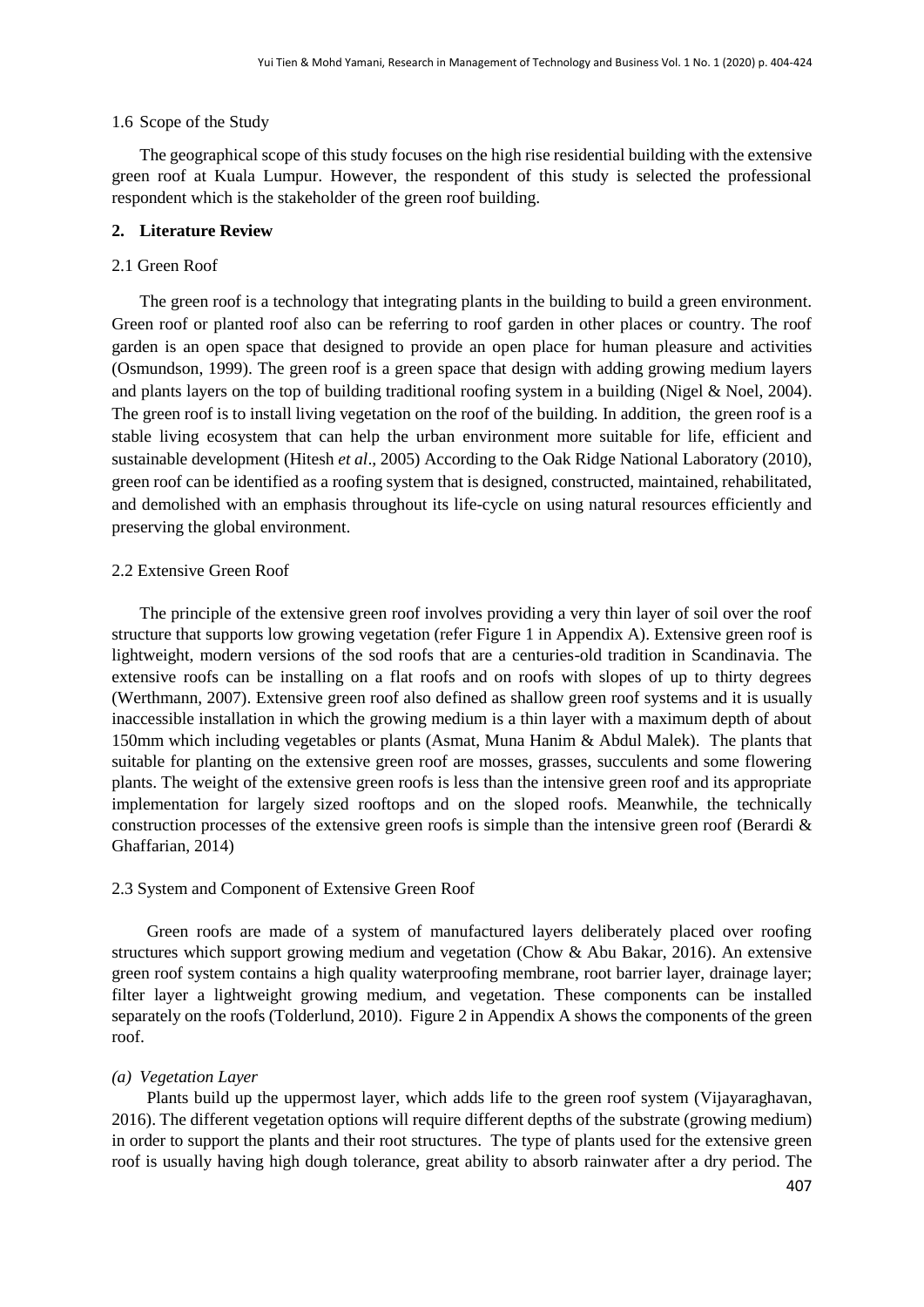plants that suitable for the extensive green roof are the plant with the short and soft root to avoid penetration of the root barrier (Vijayaraghavan, 2016).

### *(b) Growth Substrate*

The substrate is the soil or growing medium on a green roof. This is soil replacement that suitable for green roofs. It provides the necessary nutrients and good anchorage for the plants, together with aeration of the roots even in wet conditions. Substrate is important for any green roof plant growth and performance of the green roof. Generally, the depth of substrate is dependent on the type of vegetation being planted. The characteristics of the substrate for extensive green roof are low bulk density, high stability, high water holding capacity, hydraulic conductivity and so on (Vijayaraghavan, 2016). Low growing vegetation or plants will require very low levels of the low nutrient, free draining substrate. Meanwhile, the high growing vegetation such as wildflower will require deeper substrate which is 100mm-150mm.

#### *(c) Filter Layer*

A filter layer is located between growth substrate layer and drainage layer, which separate the growth substrate from the drainage layer. The filter layer has small pores to filter out the small media particles and soil fines while the water flows into the drainage layer below. These filter fabrics must have high tensile strength in order to withstand the load above. In addition, the filter fabric also acts as a root-barrier membrane for plants or vegetation which have soft and short roots (Vijayaraghavan, 2016).

## *(d) Drainage Layer*

The drainage layer acts as an important role in the success of any green roof. It maintains an optimal balance between air and level of water in the green roof system. Most green roof vegetation requires an aerated and non-water-logged substrate for good growth. The drainage layer helps in removing of excess water from the substrate to ensure that the substrate layer doesn't become waterlogged. Drainage layer also protects waterproof membrane and improve thermal properties of green roof (Townshend, 2007).

#### *(e) Root Barrier*

Root barriers are located between drainage layer of the green roof and the roofing membrane for waterproofing systems. It is a layer which puncture-resistant material to avoid roots of the vegetation on the green roof's upper layers penetrating the roofing membrane and prevents leaks (Bianchini & Hewage, 2012).

## *(f) Waterproof Layer*

The waterproof layer is a principal of the green roof. It protects the roof layer from water to break through and penetrates into the building. The purpose of waterproof layer is to avoid the roof of the building leaks (Snodgrass, 2006).

#### *(g) Roof Deck*

Roof deck comes in many forms of material. Green roof is commonly installed on the concrete slab, steel or steel-concrete composite.

## 2.4 Awareness of the stakeholder of the Extensive Green Roof in High Rise Residential Building

The adoption of the green roof system in Malaysia is still far behind compared to developed countries. This situation may be due to factors such as technical awareness, cost, technology, skills, structural integrity, maintenance and so on that affect the use of green roofs. This study focuses on the awareness of the stakeholders involved in the construction industry. Awareness of the green roof by the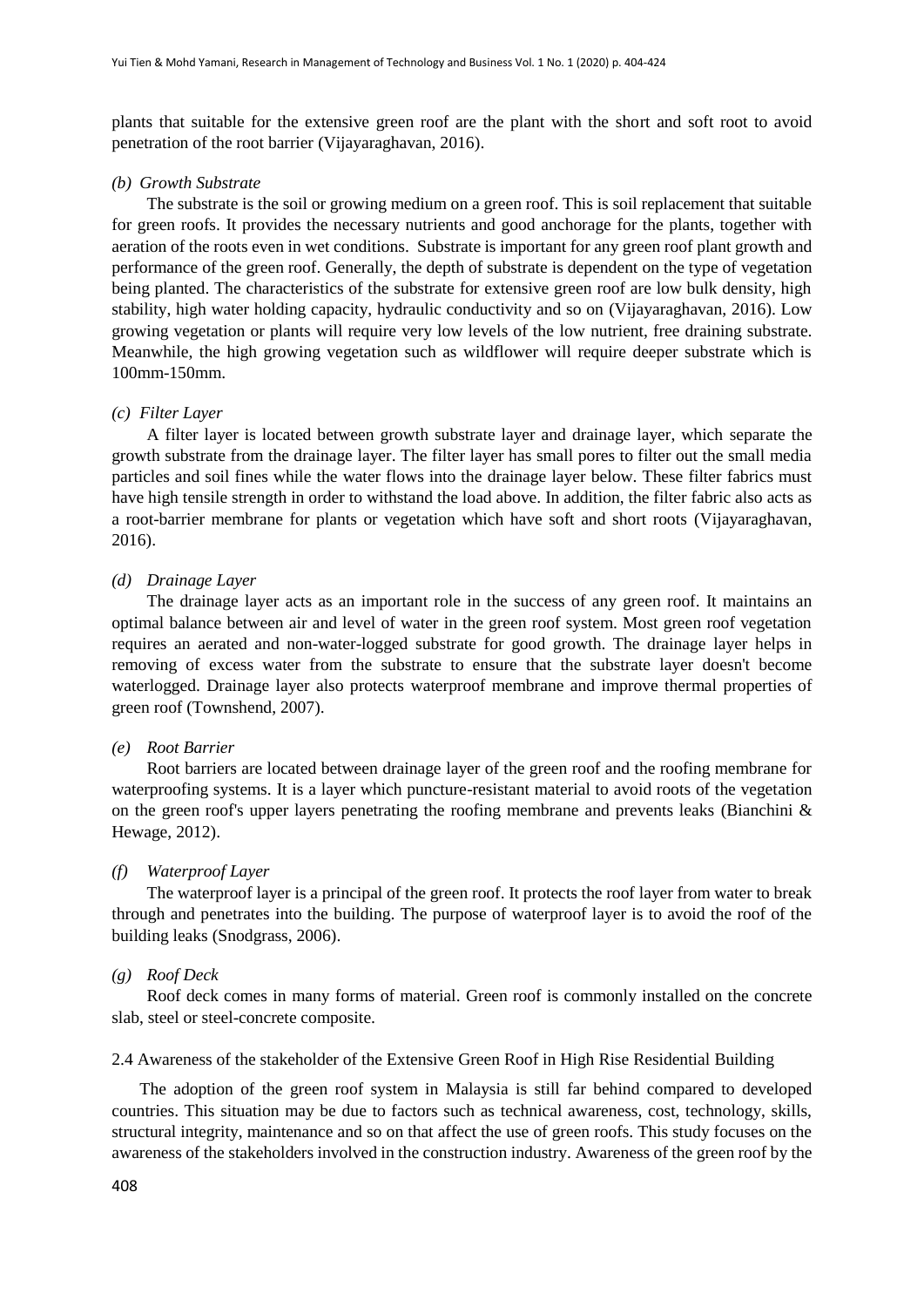stakeholder involved in construction industry is crucial in determining the direction of this green technology. This is because they play an important role in the evacuation and application of green technology, especially green roof system in Malaysia.

According to MASTIC (2010), awareness is defined as the degree of a person knows about an issue either through his or her reading, hearing, observation or feeling. Awareness is the condition or ability to see, feel, or become aware of events, objects, or senses. The simple sense of awareness is the ability to identify, process, and understand the critical elements of information about what is happening around. Awareness is also interpreted as a dynamic conscious reflection on the situation that individuals face. It provides a dynamic orientation to the situation, an opportunity to reflect the past, present and future and the potential of the situation. Dynamic reflection contains logical concepts, imaginations and unconscious and unconscious components that allow individuals to developmental events event instructions (Bedny & Meister, 1999).

## 2.4.1 Elements of Awareness

Awareness is related to general responses or feelings about something that happens. Awareness can arise from various aspects such as aspects of knowledge, attitudes, and actions (Barnes, 2005). Many authors agreed about the special awareness of environmental protection and conservation requires knowledge, understanding, change of attitudes and actions by every individual, society or parties involved.

#### *(a) Knowledge*

Knowledge development requires more data acquisition or new information. It requires regular understanding, application, analyse, synthesize and evaluate materials on a regular basis as well as a knowledge framework that can place and manipulate new information (Klein, Moon, & Hoffman, 2006).

#### *(b) Understanding*

Understanding is a process that involves identifying patterns, interpretations and evaluating the situation. Understanding also requires the process of integration information to understand how a situation will affect the goals and objectives. This is in developing a comprehensive picture or a partial description for the parties involved (Barnes, 2005).

## *(c) Attitude*

Developing an attitude of appreciation and concern for the environment is a delicate and difficult process. Many educators believe that attitude change comes from the experience of life. The experience can take place outside and in the classroom. The experience gained from two main sources which are interaction with the outside environment and the education in class (Chaiklin, 2011).

#### *(d) Action*

The primary goal of the awareness is the ability to establish action and participation in an issue or matter. This is a complicated process because it requires the adaptation of new behaviour. This is a complex process because it requires elements such as self-motivation and life experience to change the behaviour of individuals or encourage individual actions (Carruthers, 2009).

#### 2.5 Challenges of the Implementation Extensive Green Roof

The challenges of the implementation of the extensive green roof can be discussed in the limitation of the knowledge and awareness, lack of incentive, increasing of maintenance cost of the extensive green roof, cost of design and construction. Besides, the technical difficulty during the design and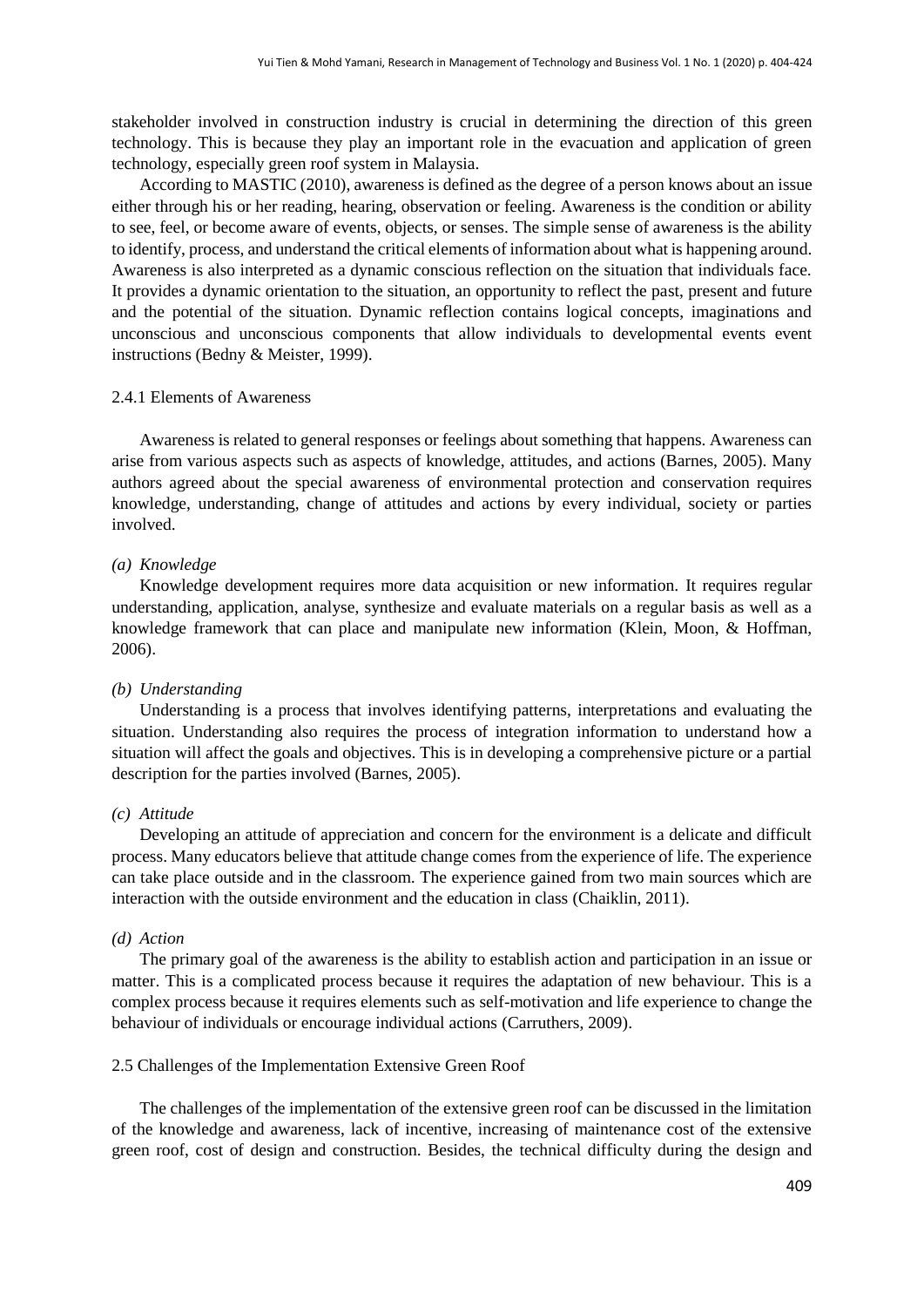construction process in the extensive green roof. The weak affordability of extensive roof to withstand wind load and weak structural loading for applying extensive green roof system also is the barrier to promoting the roof.

#### *(a) Lack of knowledge and awareness*

Lack of knowledge means that an inadequate information sharing to the stakeholders (Zuniga & Eugenia, 2013). This is because lack of government use of extensive green roofs in their green roof projects and causes the public and the private sectors are not familiar with the extensive green roof systems. Meanwhile, the government and social communities lack in promoting the implementation of the extensive green roof on the rooftop among the public and private sectors (Townshend & Duggie, 2007). Moreover, lack of scientific research focused on the management and maintenance of the high rise building cause the lack to adopt of the green roof in the high rise residential building (Ismail *et al*, 2016).

## *(b) Lack of incentive*

Lacking knowledge and awareness of the extensive green roof in the government sector causes the incentives that provided by the government to developers for installing extensive green roofs are inadequate. Besides, lack of incentive from the government towards the owners of the existing buildings also as challenges of implementation of extensive green roof (Getter & Rowe, 2006).

## *(c) Higher Cost*

The extensive green roof is required to properly design a suitable roof base. So that, the design cost and the construction cost are higher than a traditional roof (Townshend & Duggie, 2007). Moreover, the extensive green roofs require regular of maintenance throughout their life span. So that, implementation of the extensive green roof will increasing the maintenance cost (Ngan, 2004). The maintenance cost of the extensive green roof in high rise building is more higher (Zuniga & Eugenia, 2013).

#### *(d) Structural loading*

Roof structural loading is the main factor determining the viability and cost of green roof installation, especially for extensive green roofs. The extensive green roof required some structural load to support compare with the traditional rooftop. Retrofitting an existing roof to the extensive green roof may not be feasible if the structural capacity of the roof is inadequate (Hui  $\&$  Chan, 2008).

## *(e) Technical issues and risks associated with uncertainty*

In the construction of the extensive green roofs that required some technical guideline. During installation of the extensive green roof system, there has some technical issue should be considered that include design issue, installation issue with the layer between waterproofing layer and plant layer, wind load and structural load (Urbis Limited, 2007).

### 2.6 Method to Encourage the Implementation Extensive Green Roof

The methods to encourage the implementation of extensive green roofs are discussed below:

#### *(a) Incentives*

The government provides incentive to developers and owner of existing buildings. The government offers extra floor area bonus to developers who construct certain green roof areas (Cutlip, 2006.). Longterm financial incentives affect green roofs over a long period even covering the whole life-cycle of a green roof. A long-term financial incentive is beneficial for a green roof's owner to maintain the roof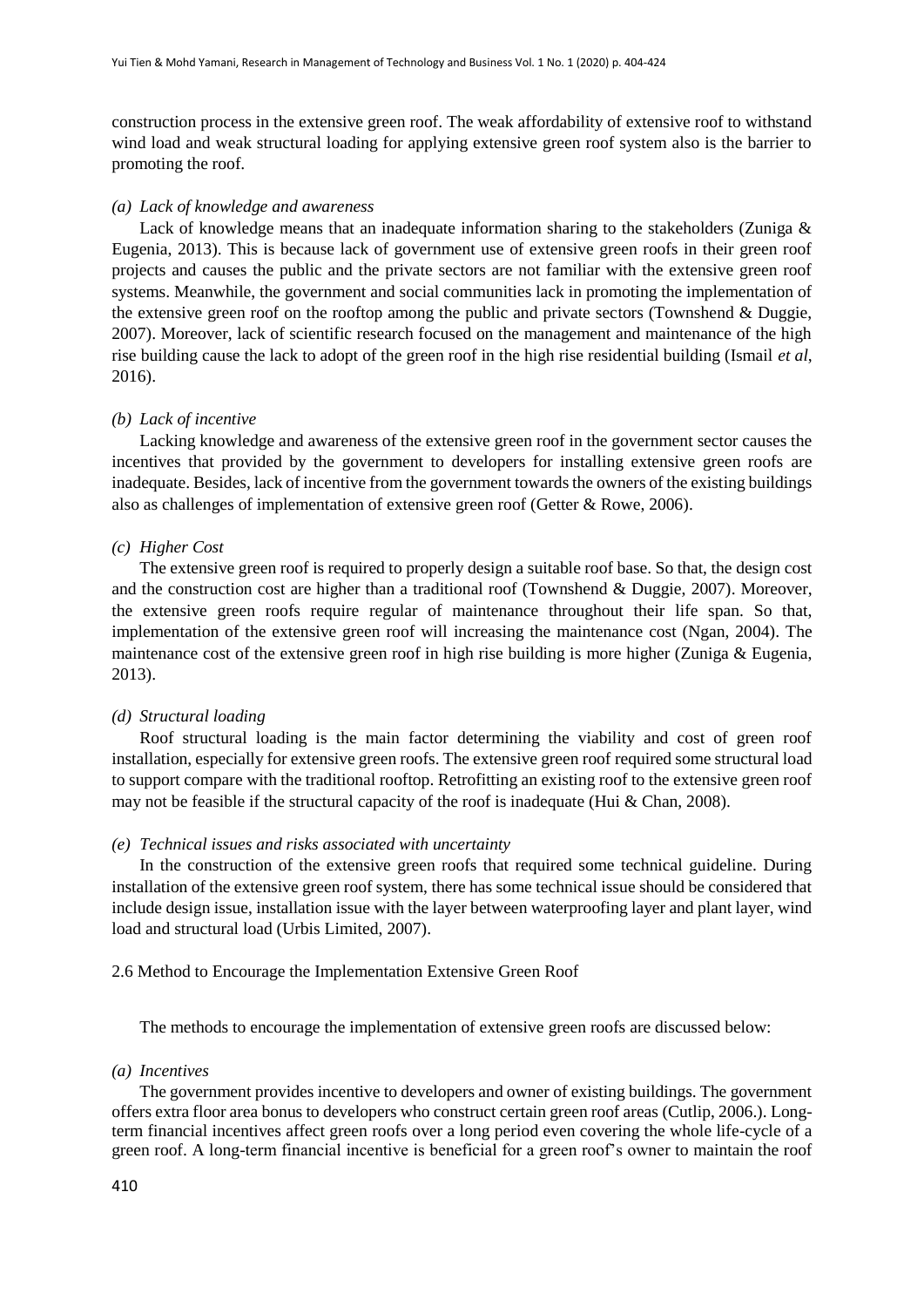and conserve the plants. It also provides the potential for building confidence in implementing a green roof (He, 2011).

## *(b) Subsidies*

The government aims to promote the use of extensive green roof systems it may need to provide subsidies for the construction of extensive green roof systems for existing and new buildings and buildings (Tam *et al.*, 2011). The lump-sum subsidy is the funding which government or nongovernmental organization offers by one time to cover total or part of the cost of a green roof. It includes grant programs, governmental direct subsidies, and awarding of competitions. Besides, the nongovernment organization (NGO) also can help to provide the subsidies in the promoting of the green roof system. The government selects a number of projects by competition and offers money award. For example, Chongqing Government conducted a competition for Outstanding Roof Gardens, offering awarding instead of subsidy in 2005. As a competition, this policy promotes not only the quantity but also the quality of roof gardens (He, 2011). In addition, cooperating with media coverage, this competition could arouse both the dwellings and the developer's awareness of roof gardens.

## *(c) Education*

To promote extensive green roof systems the government could act as a leader in using extensive green roof systems for governmental buildings. The government also should be cooperating with the mass media to educate the public to be aware of the importance of the green roof. Site visits, seminars and mass media could also be organized to disseminate knowledge to industry and public (Tam *et al*., 2011).

#### *(d) Regulation Policy*

The regulation policy also gives the role to encourage the implementation of extensive green roofs. For example, amount of green area compulsory in open space under property development regulations, the percentage of prescribed green space compulsory on roofs for development projects. Besides, green roof construction sets as a statutory requirement under certain conditions such as roof area and building size.

#### *(e) Setup Guideline*

To promote the green roof system, the stakeholder of the green roof must have clearly understanding definitions of different green roof systems and basic components of green roof systems should be included in the guidelines as well as information on the structures of green roof systems and functions of each component. The guidelines should also include specifications for design, construction and maintenance (Zhang, Shen, Tam, & Lee, 2012). The green roof contractor must have clearly setup guideline in constructing the extensive green roof. The contractor must provide a knowledgeable and qualified proposal. The contractor also must understand the performance characteristics of individual green roof components.

## **3. Research Methodology**

In this research, the quantitative method is using data collection instrument. The questionnaire was designed by setting several relevant questions. The questionnaire distributed to the stakeholder of high rise residential building around Kuala Lumpur. Primary data was very important to the study because it gave the highest priority and result come from respondents are affect the study.

#### 3.1 Research Design

Research processes act as a guideline in doing this study. It was a well-organized process made up of different stages and each stage is interrelated. The important stages of methodology step process to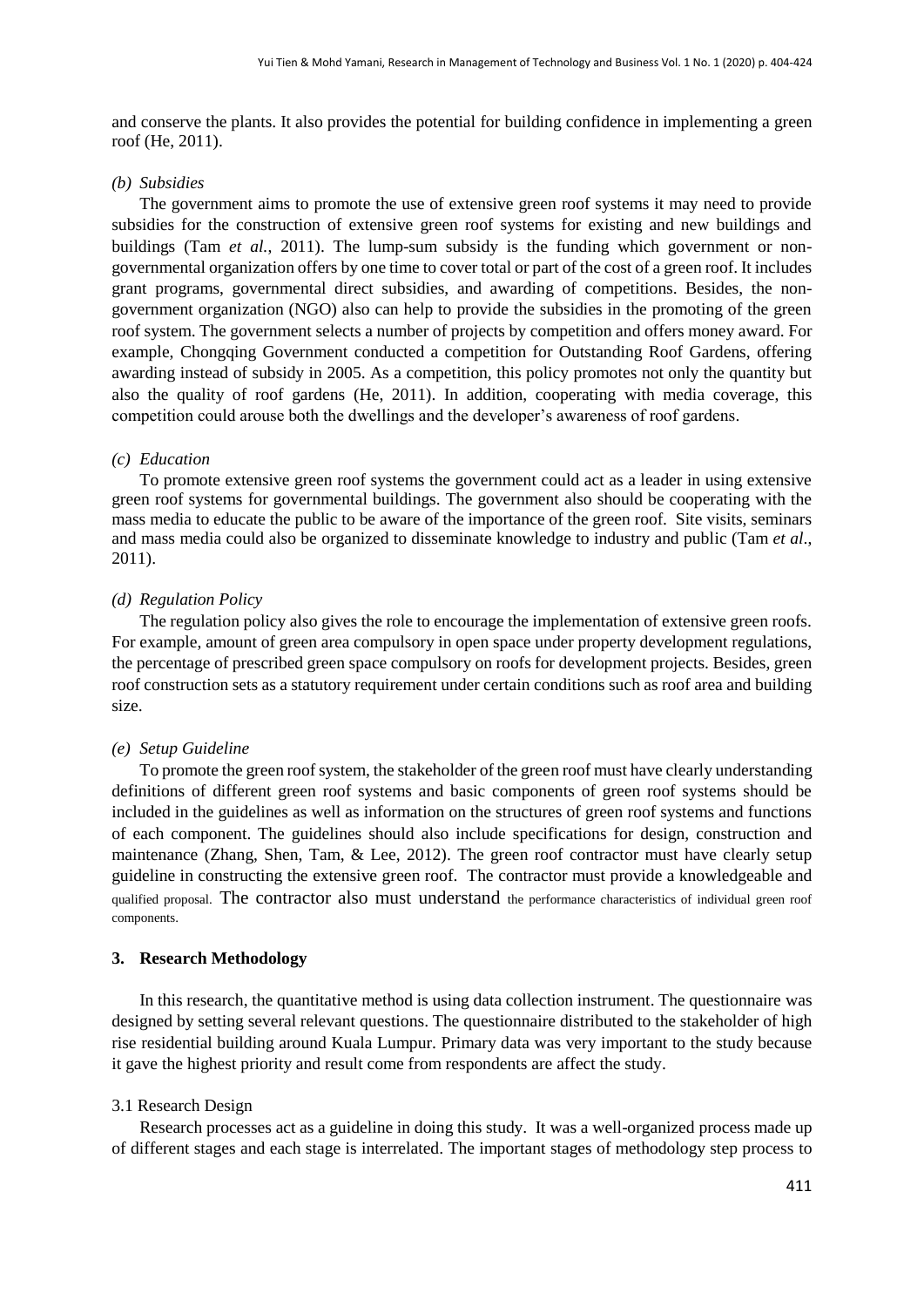carry out to achieve the objective of the project. Therefore, there were few procedures have been arranged in phases to ensure research can be completed and achieve the objective (refer Figure 3 in Appendix B).

#### *(a) Phase I*

In this phase, researcher identified the current issues and problem and select the title that is suitable based on the identified the problem. After that, the researcher will identify the research question, objective, research scope and significance of this research. The objectives of this study were set based on the research questions. The research objectives select are to investigate the level awareness among the stakeholder in implementation the extensive green roof system in high rise residential building, to identify the challenges of the extensive green roof technology of the high rise residential building and to improve the implementation extensive green roof to the high rise residential building. Moreover, a literature review that related to the extensive green roof was explained and discussed through reading from journal, book, government report, and reputable website.

## *(b) Phase II*

In order to achieve the objectives, a quantitative approach was implementing for data collection. A set of questionnaires distributed to the respondent. The target respondents in this survey are the stakeholder in implementation the extensive green roof system in high rise building at Kuala Lumpur.

## *(c) Phase III*

The data was analysed using descriptive statistic. The responses in the questionnaires were tabulated, percentages were calculated, and the results were presented in the form of tables, graph, charts as well as textual discussions. The researcher concludes the results and make the recommendation based on the collected data in the conclusion and recommendation sections.

#### 3.2 Data Collection

The relevant information of the research topic is collected from primary data (Chua, 2006). In this research, primary data was collected by distributing questionnaires to respondents. A questionnaire survey is the main instrument to obtain information and data from the respondent. This method is selecting because questionnaire can use for a large sample, geographically dispersal and collection of data in short time. In this research, the questionnaire will be divided into four sections. The first section of question was a respondent demographic, the second section about the level awareness in implementation the extensive green roof system in high rise residential building, the third section is on the challenges of the extensive green roof technology of the high rise residential building, and the fourth suction was the method to encourage the implementation extensive green roof to the high rise residential building. The questionnaire of this research used the Likert scale questions in the close-ended questions (Fellows & Liu, 2009). Likert scale questions are very simple and often use in the questionnaire. The respondents will ask to answer each statement based on their degree of the agreement and disagreement (Gliem, 2003). Table 1 in Appendix A shows the Likert Scale that was used on the level agreement for questions asked in the questionnaire.

#### 3.3 Data Analysis

The collected data was analysed using Statistical Packages for Social Sciences (SPSS) software as an analysis tool for the purpose of getting results of the research. The SPSS is using to identify the frequency and percentage of each element in the questionnaire based on research objectives Next, the data was explained using descriptive analysis. Descriptive analysis is to describe the characteristics of the data by obtaining the frequency, percentage and mean obtained from the questionnaire. Descriptive statistics help researchers simplify the abundance of data in a reasonable way (Trochim, 2006). Each descriptive statistic reduces a lot of data into a simpler summary. Collected data can be made in the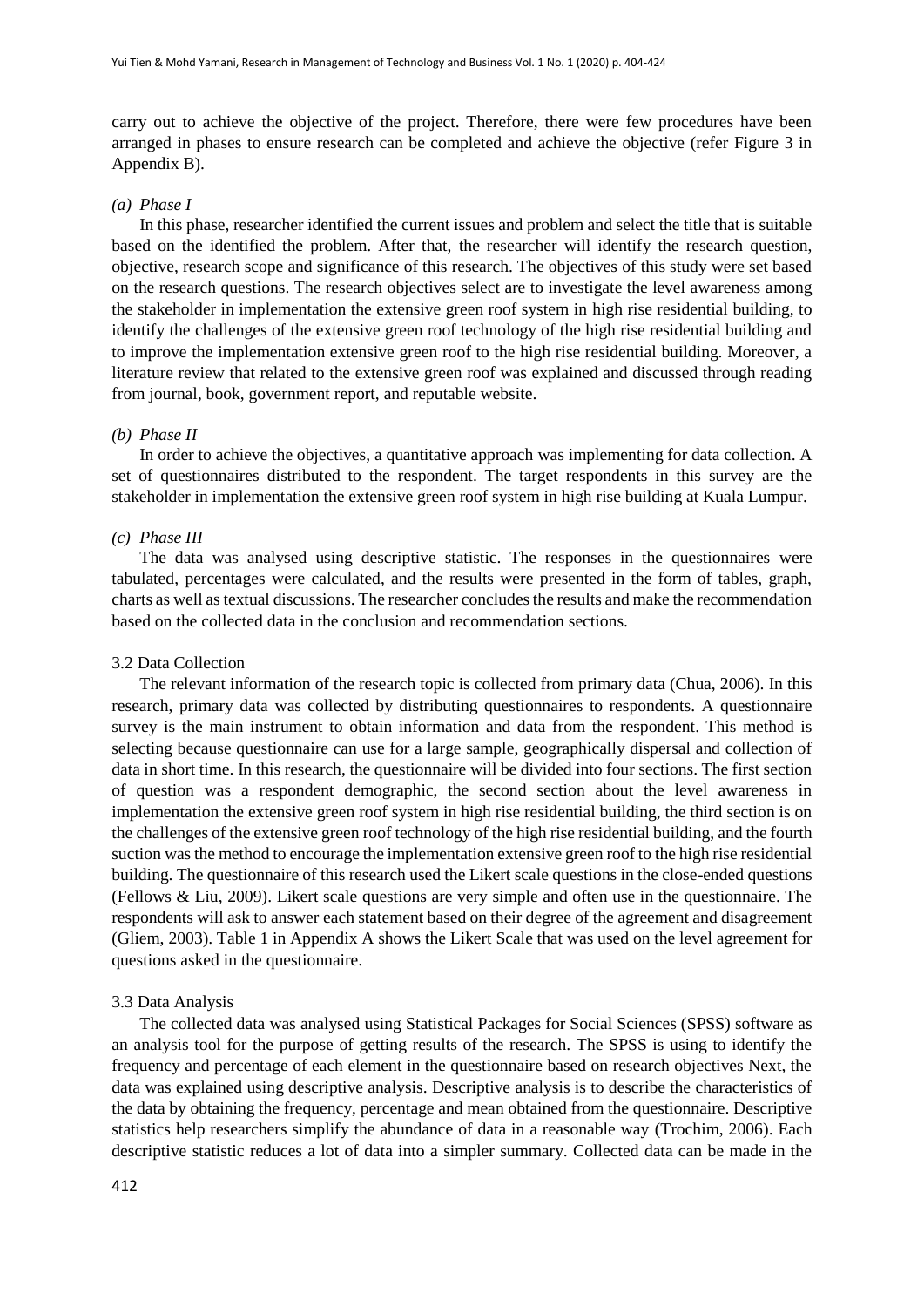form of pie charts or bar charts. Descriptive Statistics are used to present quantitative descriptions in a manageable form. If researcher simply renders the raw data, it will be difficult to visualize what the data shows, especially if the data are many. Thus, descriptive statistics are very important to allow a researcher to present data in a more meaningful way, which allows for a simpler interpretation of the data.

Table 2 in Appendix A shows the classification of mean index which is the descriptive statistic method researcher used to analyze the data. Different range of mean index that score by data collected will fall into different level of agreement that suitable to the scale. Five level of agreements which are very low level of awareness, low level of awareness, moderate level of awareness, high level of awareness and very high level of awareness have different range of mean index. In addition, this research also used relative index to present the findings. By comparing the relative indexes, these values were arranged in order from the smallest to the largest. From this order can be determined which was more effective to determine the importance. The relative value is divided into five phases with each stage having a fraction of the respective value as illustrates in Table 3 in Appendix A.

## **4. Data Analysis and Results**

### 4.1 Rate of Response

Table 4 in Appendix D showed that the structured questionnaires were distributed to 45 construction organizations in Kuala Lumpur who are involved in implementation of the green roof system. Subsequently, the number of the respondents who were answered and returned the questionnaire were 40 respondents. All the returned questionnaires were complete and valid, thus respond rate was at 88.89 %. The 88.89% of a response rate was good, as a response rate of more than 40% is acceptable (Akoa, 2011).

#### 4.2 Respondents Demographic

Table 5 in Appendix D illustrated respondents' demographics such as designation and year of experience of the respondents. Most of respondents were contractors which was 30% (12 respondents). The respondents who were developers had 22.5% (9 respondents). There were 15% (6 respondents) who work as architects and 12.5% (5 respondents) were landscape architects. There is an equal number of respondents were engineers that consist of 4 respondents (10% of respondents), and 4 respondents (10% of respondents) who were project managers. Table 4.2 also showed the work experience of respondents in the construction industry. Most respondents that had working experience for 5 years to 7 years were 35% (14 respondents). There were 22.5% (9 respondents) that had working experience for 2 years to 4 years, 17.5% (7 respondents) that had working experience for 8 years to 10 years and 15% (6 respondents) that had working experience for 11 years and above. There are 10% (4 respondents) that had work experience for less than 1 year.

#### 4.3 Level Awareness of Green Roof Implementation

This section explains the level of awareness of extensive green roof implementation among respondents based on elements of awareness such as knowledge, understanding, attitude, and action. Table 6 showed the level awareness of knowledge of the extensive green roof among the respondents of implementation of extensive green roof. The highest mean value was 4.125 for the respondents were agreed with them knew the advantages of the extensive green roof system. The knowledge of respondents had the high level awareness with the mean value of 4.075, which were the respondents knew the disadvantages of the extensive green roof system. Besides, the respondents who had the general knowledge about the extensive green roof with a mean value of 3.900. However, the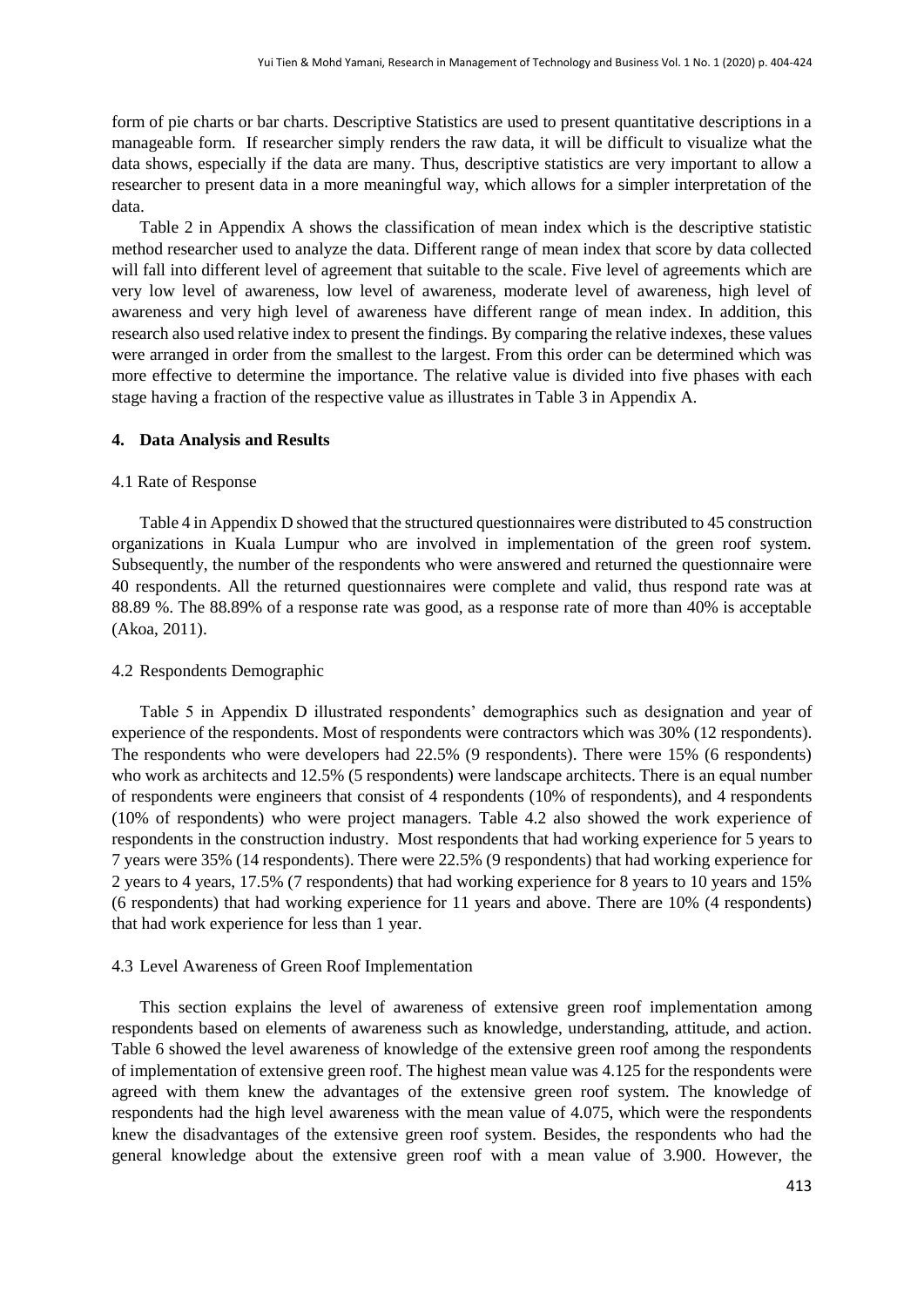respondents who had the knowledge in details about the extensive green roof were in the moderate level of awareness which was 3.125 of mean value.

|                | Table 6: Knowledge of the Extensive Green Roof among Respondents   |       |           |                   |
|----------------|--------------------------------------------------------------------|-------|-----------|-------------------|
|                | Element                                                            | Mean  | Standard  | Level             |
|                |                                                                    |       | Deviation | Awareness         |
| N <sub>0</sub> | Knowledge                                                          |       |           |                   |
| 1              | I have the general knowledge about the extensive green<br>roofs.   | 3.900 | 0.591     | High level        |
| 2              | I know the advantages of the extensive green roofs system.         | 4.125 | 0.463     | High level        |
| 3              | I know the disadvantages or the extensive green roofs<br>system    | 4.075 | 0.474     | High level        |
| 4              | I have the knowledge in details about the extensive green<br>roof. | 3.125 | 0.790     | Moderate<br>level |
|                | Average                                                            | 3.806 | 0.580     | High level        |

The level of knowledge of the respondents was at a high level awareness with an average mean value of 3.806. The high level awareness of knowledge about implementation of the green roof is caused by the consultants susceptible to the development of new technologies and systems in the construction industry. The consultants focused of the latest new technology in the construction industry (Rahman *et al.*, 2015)

Table 7 showed the understanding of the extensive green roof among the respondent of implementation of extensive green roof. The highest mean value was 4.175 for the respondents understood that extensive green roof system can protect the environment. The respondents who understood the basics of the extensive green roof system were in the high level awareness with the mean value of 3.725. The respondents who understood the requirements to ensure the completion of the extensive green roof were in the moderate level awareness with the mean value of 3.075. The respondents had high level awareness level of understanding with an average mean value of 3.650.

|     | Table 7: Understanding of the Extensive Green Roof among Respondents                 |       |                 |            |  |
|-----|--------------------------------------------------------------------------------------|-------|-----------------|------------|--|
|     | Element                                                                              | Mean  | <b>Standard</b> | Level      |  |
|     |                                                                                      |       | Deviation       | Awareness  |  |
| No. | Understanding                                                                        |       |                 |            |  |
|     | I understand the basics of the extensive green roof system.                          | 3.725 | 0.599           | High level |  |
| 2   | I understand that the extensive green roofing system can<br>protect the environment. | 4.175 | 0.385           | High level |  |
| 3   | I understand the requirements to ensure the completion of                            | 3.075 | 0.797           | Moderate   |  |
|     | the extensive green roof system.                                                     |       |                 | level      |  |
|     | Average                                                                              | 3.650 | 0.594           | High level |  |

The high level awareness of the understanding about implementation of the green roof is caused by the consultants have a high level understanding of the basics of the green roof system. The reason due to the consultants were exposed to green roof since they studied in educational institution and also through books and articles reading (Rahman *et al.*, 2015).

Table 8 showed the attitude of the extensive green roof among the respondent of implementation of extensive green roof. From Table 4.4, the respondents had the level of attitude at a moderate level awareness with an average mean value of 2.6. The attitude of the respondents try to improve their understanding of the extensive green roof system to their working organization was at the moderate level of level awareness, which was 2.950 of the mean value. The respondents who were focused on the latest news and information about the green roof system were at moderate level with the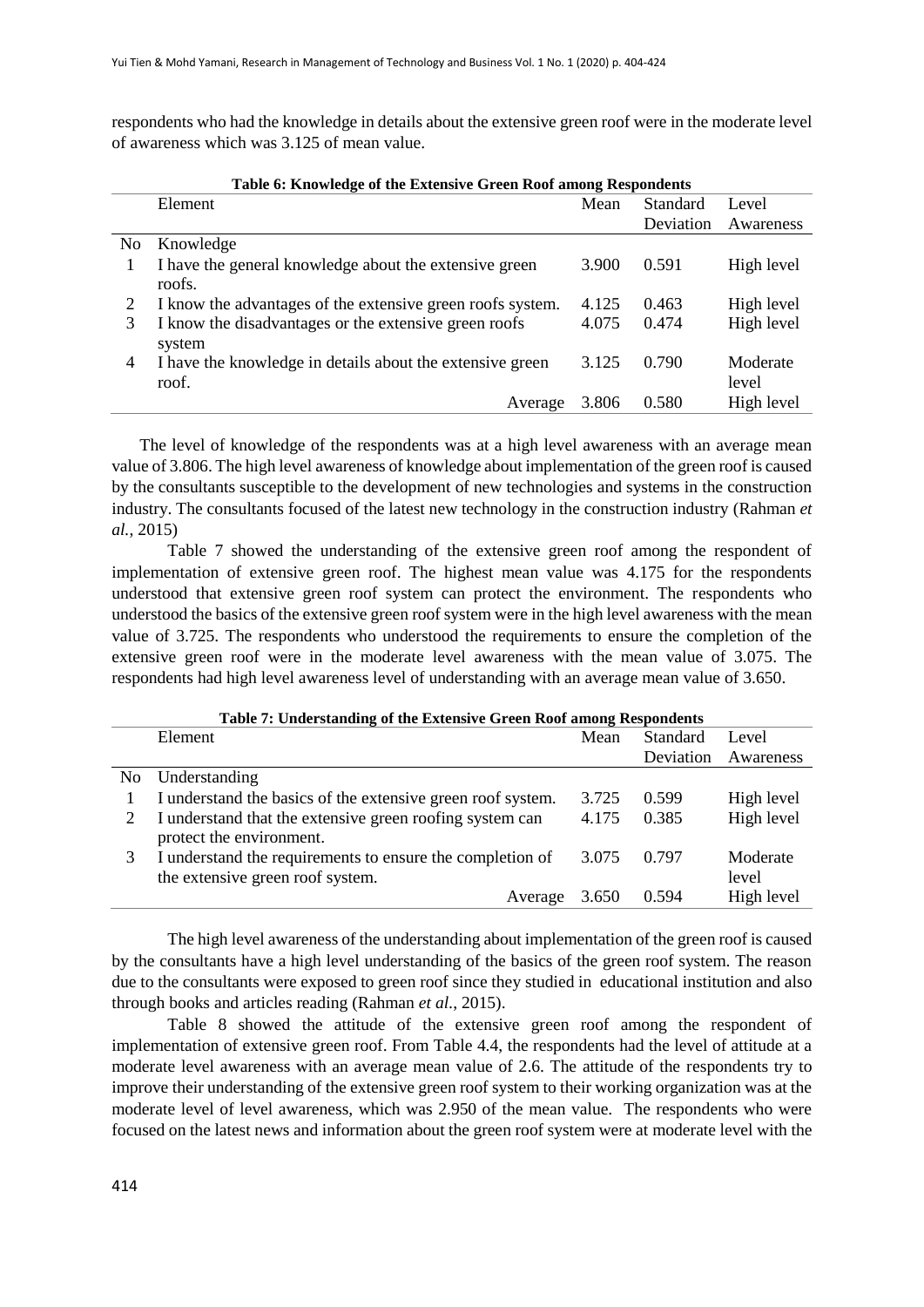mean value of 2.650. The respondents who attended seminars and course that related to the extensive green roof system were at the low level of awareness, which were 2.250 of mean value.

|                | Table 8: Attitude of the Extensive Green Roof among Respondents                                     |         |       |           |                   |
|----------------|-----------------------------------------------------------------------------------------------------|---------|-------|-----------|-------------------|
|                | Element                                                                                             |         | Mean  | Standard  | Level             |
|                |                                                                                                     |         |       | Deviation | Awareness         |
| N <sub>0</sub> | Attitude                                                                                            |         |       |           |                   |
|                | I focused on the latest news and information about the<br>green roof system                         |         | 2.650 | 0.949     | Moderate<br>level |
| 2              | I am attending seminars and course that related to the<br>extensive green roof system.              |         | 2.250 | 0.832     | Low level         |
| 3              | I try to improve my understanding of the extensive green<br>roof system to my working organization. |         | 2.950 | 0.904     | Moderate<br>level |
|                |                                                                                                     | Average | 2.617 | 0.895     | Moderate<br>level |

The moderate level awareness of the attitude in implementation of the green roof is due to the aesthetic value of a building will increase. A study by Rahman *et al*., (2012) and Jeremy *et al*., (2013) addressed the positive attitudes and aesthetic reactions toward green roof implementation.

Table 9 showed the action of the extensive green roof among the respondent of implementation of extensive green roof. The highest value of mean was 2.675 for the respondents had promoting the implementation of green roof system for construction projects. The respondents who were planned to implement an extensive green roof system for construction project at the moderate level awareness of action with the mean value of 2.625. The respondents who were implementing the extensive green roof for the existing green roof was at the low level of awareness, which was 1.825 of mean value. The respondents' level of action was at a low level awareness with an average mean value of 2.375.

|                | Table 9: Action of the Extensive Green Roof among Respondents                            |       |           |                   |  |
|----------------|------------------------------------------------------------------------------------------|-------|-----------|-------------------|--|
|                | Element                                                                                  | Mean  | Standard  | Level             |  |
|                |                                                                                          |       | Deviation | Awareness         |  |
| N <sub>0</sub> | Action                                                                                   |       |           |                   |  |
|                | I am promoting the implementation of green roofing<br>systems for construction projects. | 2.675 | 0.730     | Moderate<br>level |  |
| 2              | I plan to implement an extensive green roof system for<br>construction projects.         | 2.625 | 0.868     | Moderate<br>level |  |
|                | I am implementing the extensive green roof system for the<br>existing building           | 1.825 | 0.675     | Low level         |  |
|                | Average                                                                                  | 2.375 | 0.758     | Low level         |  |

The low level awareness of the action in implementation of the green roof is caused by the contractor and project manager were limited influencing green roof system when them involved in the green roof project. The contractors' involvement is limited in the influence of green building practices (Buys & Hurbissoon, 2011).

#### 4.4 Challenges of the Implementation of Extensive Green Roof

Table 10 showed the challenges of the implementation of extensive green roof according to their relative index value. The order rank is used to indicate challenges that very high influence as the number 1 and the very low influence as thirteen (13) numbers.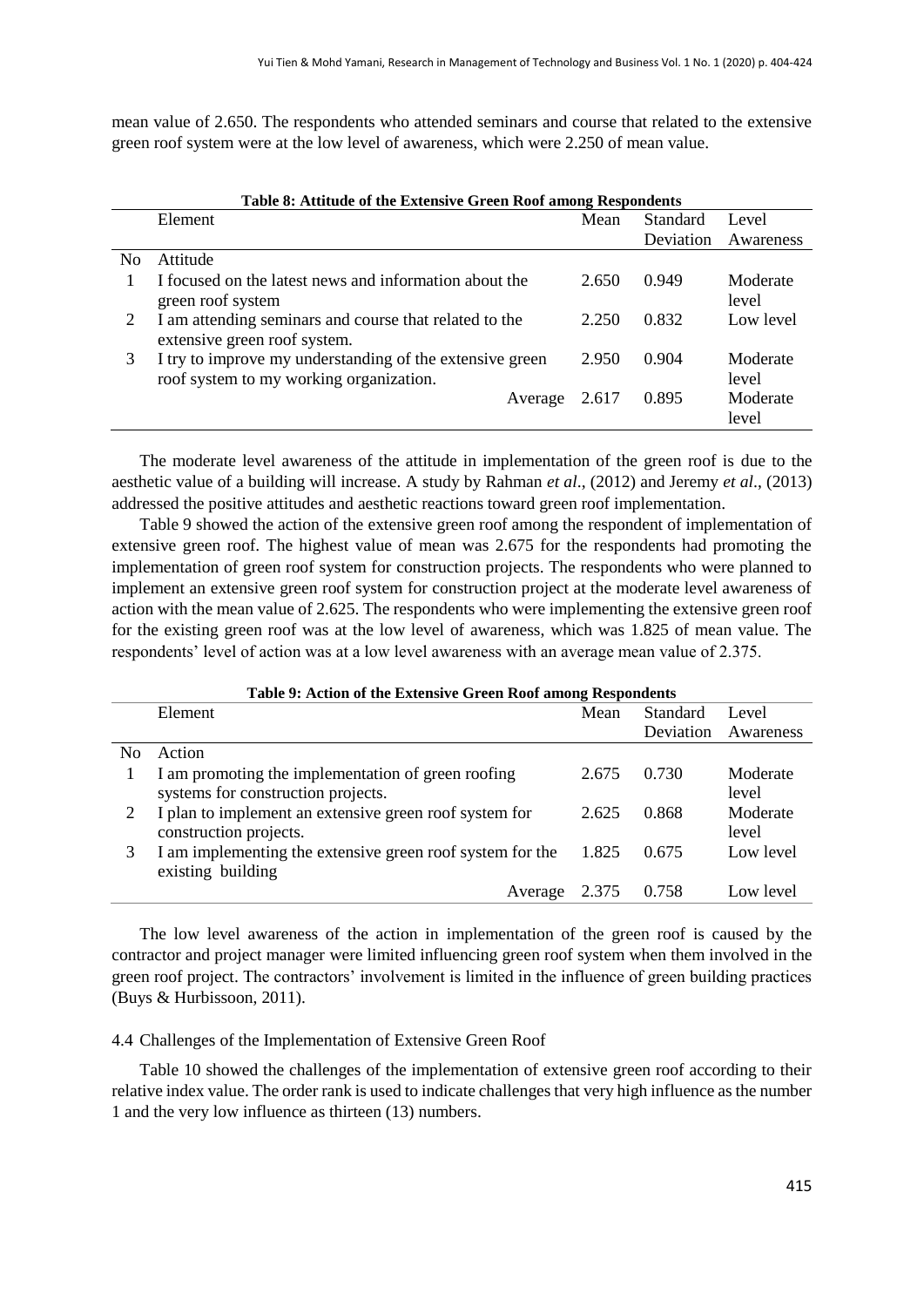| N <sub>o</sub> | Challenges                                                               | Relative | Rank           |
|----------------|--------------------------------------------------------------------------|----------|----------------|
|                |                                                                          | index    |                |
| $\mathbf{1}$   | Knowledge of green roof systems is important to provide the right        | 0.875    | 1              |
|                | information for an extensive green roof.                                 |          |                |
| 2              | Lack knowledge of developers.                                            | 0.740    | 6              |
| 3              | Lack knowledge of contractors.                                           | 0.705    | $8\,$          |
| 4              | Lack knowledge of architects.                                            | 0.710    | 7              |
| 5              | Lack scientific research on the management.                              | 0.675    | 11             |
| 6              | Lack of scientific research on the maintenance.                          | 0.655    | 12             |
| 7              | Lack of information provided by the government to the developers.        | 0.830    | 3              |
| 8              | Less promotion by government to the developers.                          | 0.840    | $\overline{c}$ |
| 9              | Inadequate incentives that provided by the government to the developers. | 0.690    | 9              |
| 10             | The construction cost is higher.                                         | 0.775    | 4              |
| 11             | Increasing the design cost.                                              | 0.760    | 5              |
| 12             | Increase the load on the roof structure.                                 | 0.675    | 11             |
| 13             | Limited standard design.                                                 | 0.675    | 11             |
| 14             | Limited guidelines.                                                      | 0.710    | $\tau$         |
| 15             | Limited experience of the green roof professional.                       | 0.760    | 5              |
| 16             | Difficulty during the design process                                     | 0.690    | 9              |
| 17             | Difficulty during construction process                                   | 0.680    | 10             |
| 18             | Difficulty in laying the waterproofing layer.                            | 0.670    | 12             |
| 19             | Difficulty in laying plant layer.                                        | 0.690    | 9              |
| 20             | Lack maintenance of extensive green roof.                                | 0.605    | 13             |

|--|

Based on Table 10, showed that the knowledge of green roof system was the important challenges of implementation the extensive green roofs in high rise residential building which 0.875 of relative indexes. The lack of the scientific research about the method of installation and benefits of the extensive green roof affect the implementation of the extensive green roof system (Ismail *et al.*, 2016)**.** Zuniga and Eugenia (2013), mentioned that lack of knowledge caused the respondents lack of information and the knowledge about the green roof system. The government less promoting the extensive green roof to the developers was the second challenges which its relative index is 0.84. According to Townshend & Duggie (2007), mentioned that the less promotion by the government will affected the implementation of the extensive green roof. In the previous research by Zhang, Shen, Tam, & Lee (2012), indicated that the support by the government has been an early stage of development very important in promoting the use of green roofs. If the government don't take any action in promoting the green roof system, it will cause the construction industry will not active in the competitive and will not considered the adoption of the green roof system.

This is followed by third challenges which is lack information provided by the government to the developer with relative index is 0.83. Most of the respondents agree that government acts as important role in give the information in detailed to the developers. If the developers have inadequate information about the extensive green roof system, it will cause the limitation of the green roof in the construction industry (Zhang et al., 2012). The forth challenges was the construction cost of the extensive green roof is higher which the 0.775 of relative index. In the study by Ngan (2004), indicated that the construction and design cost of green roof system is higher than conventional roof. This is because the architects or landscape architects will increase the design cost in implementation of the extensive green roof.

With a relative index of 0.76, the design cost of the extensive green roof is higher and the limited experience of the green roof professional became the fifth challenges of the implementation of the extensive green roof in the high rise residential building. According to the Apul (2008), the implementation of the extensive green roof will increase construction cost due to the increasing the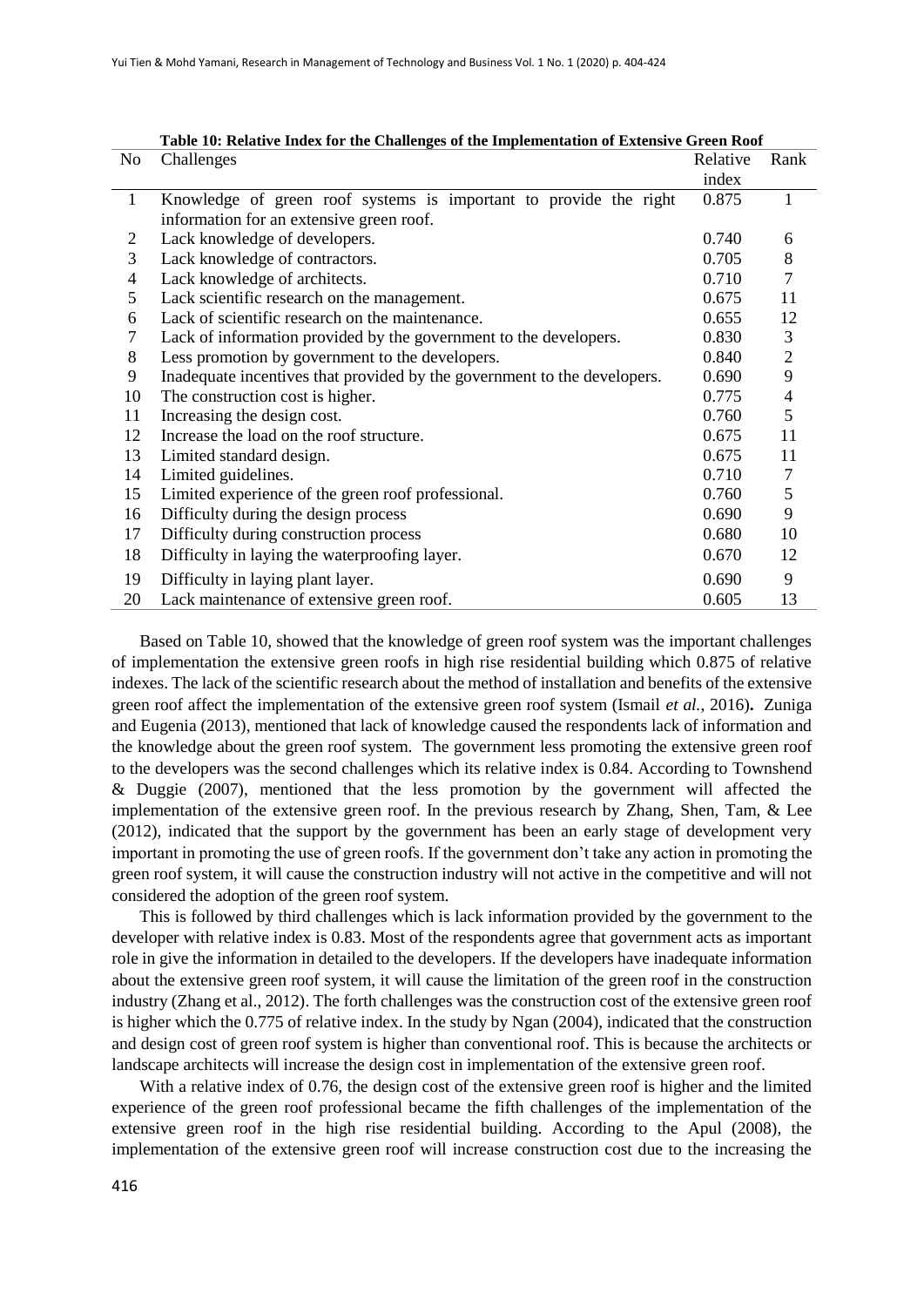material cost and the extra roof load capacity. The high cost of installation and materials for green roof due to the limitation of green roofs suppliers in Malaysia (Ismail *et al.*, 2012). The previous research by Ismail (2012), mentioned that the limitation of local expertise and inexperienced green roof professionals created a challenge to implement green roofs in Malaysia. According to Zuriea (2010), indicated that the lack of experience among green roof professional that ultimately lead some problem to the building.

The others important challenges that influencing the implementation of the extensive green roof system in the high rise residential building were lack knowledge of the developers which was 0.74 of relative index, lack knowledge of architects and limited guidelines were obtained the relative index for 0.71, and lack knowledge of contractors (relative index 0.705) . The moderate important challenges that affecting the implementation of the extensive green roof were inadequate incentives that provided by the government to the developers, difficulty during the design process and difficulty in laying plant layer. The relative indices of them were 0.69. Besides, the other challenges are difficulty installation during construction process with the relative index of 0.68, lack scientific research on the management, increase the load on the roof structure and limited standard design (relative index 0.675). The others challenges that included lack of scientific research on the maintenance and difficulty in laying the waterproofing layer. Both of them had the 0.655 of the relative index. The last challenge is lack maintenance of extensive green roof which was 0.605 of the relative index.

4.5 Methods to Encourage the Implementation Extensive Green roof to the High Rise Residential Building

Table 11 showed the analysis result for 40 respondent's agreement toward the method to encourage the implementation of the extensive green roof in the high rise residential building. From the survey, 22 respondents strongly agreed with the government gave details explanation to the developers. Also, 28 respondents strongly agreed with the cooperation between the government and mass media to educate the public to be aware of the benefits of the implementation extensive green roof. Based on the data obtained from the questionnaires, 26 respondents strongly agreed with cooperation between the academicians to conduct research. Then, 27 respondents agreed with the government provide an incentive to developers was the method to encourage the implementation of extensive green roof. Besides, there were 25 respondents agreed with the government provides incentives to owners of existing high rise residential buildings is the method to encourage the adoption of the extensive green roof.

**Table 11: Method to Encourage the Implementation Extensive Green roof to the High Rise Residential Building**

| N <sub>o</sub> | Methods                                                                            | Mean  |
|----------------|------------------------------------------------------------------------------------|-------|
| 1              | The government gives details explanation to the developers.                        | 4.45  |
| 2              | Cooperation between the government and mass media to educate the public to be      | 4.575 |
|                | aware of the benefits of the implementation extensive green roof.                  |       |
| 3              | Cooperation between the government and academician to conduct research.            | 4.625 |
| 4              | The government provides incentives to developers.                                  | 3.975 |
|                | The government provides incentives to owners of existing high rise residential     | 3.775 |
|                | buildings.                                                                         |       |
| 6              | The government provides the subsidies in the promoting of the extensive green roof | 4.075 |
|                | system in the high rise residential building.                                      |       |
| 7              | The government provides subsidies for the maintenance of the extensive green roof. | 4.075 |
| 8              | The government provides details operation guideline to the contractor.             | 4.550 |
| 9              | Increasing the amount of green area compulsory in an open space for property       | 4.500 |
|                | development projects.                                                              |       |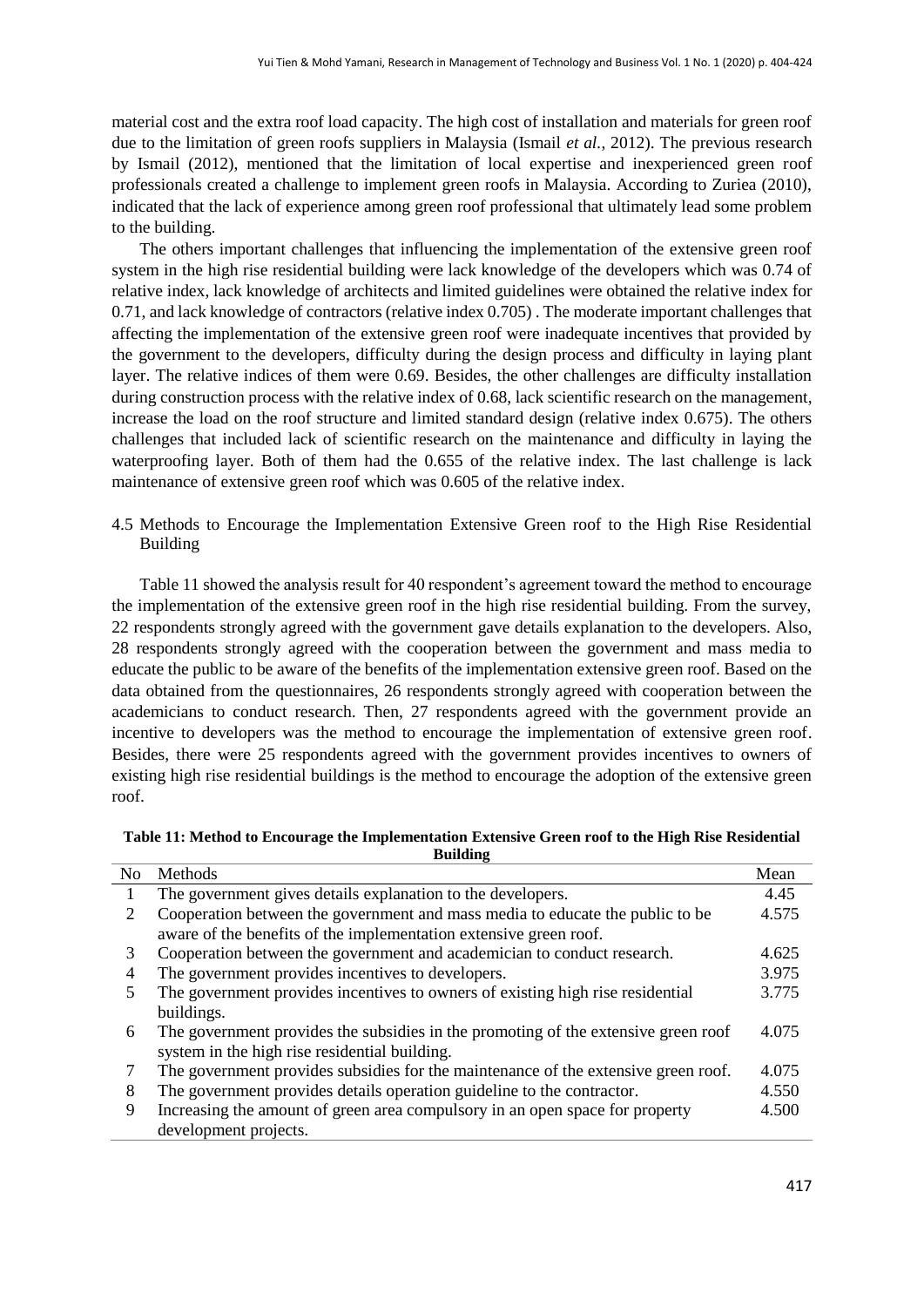Data obtained from the survey shows 21 respondents agreed and 11 respondents strongly agreed with the government provides the subsidies in the promoting of the extensive green roof is one of the methods in implementation of the extensive green roof in high rise residential building. Then, 20 respondents agreed with the government provide subsidies for the maintenance of the extensive green roof is the method to encourage the implementation of the extensive green roof in high rise residential building. Moreover, 24 respondents strongly agreed with the government provide detail operation guideline to the contactor is the method to encourage the implementation of the extensive green roof. Next, 24 respondent agreed with the increasing the amount of the green area compulsory in an open space for property development project. Based on Table 4.10, there were majorities of the respondents strongly agreed that the cooperation between the government and academician to conduct the research was the effective method to encourage the implementation extensive green roof to the high rise residential building with the mean value of 4.625. The cooperation between the government and academician created the own green roof research group and association. The government and academician from the local and international universities can collaborate to conduct research in identifying the factor that cans successful implementation of the green roof system (Ismail *et al.*, 2012).

Table 11 showed that the cooperation of the government and the mass media to educate the public to be aware of the benefits of the implementation extensive green roof was another method to encourage the implementation of green roof system with the mean value of 4.575. Due to the cooperation between government and mass media, it will increase the awareness of the public to adopting the extensive green roof. According to the Zuniga & Eugenia (2013), stated that the mass media was acts as the important role to educate the public for expand the influencing of the green roof system. The educations to the public for enhance the awareness of the importance of green roofs was one of the method to encourage the implementation of extensive green roof (Tam *et al.*, 2011). Besides, the government provides the subsidies and incentives also were the method to encourage of implementation of the extensive green roof. This is due to the subsidy is the funding which the government offers to cover total or part of the cost of a green roof, it will decrease the cost of the implementation of the extensive green roof in high rise residential building. The long-term financial incentives affect green roofs over a long period even covering the whole life-cycle of a green roof. A previous research by Ismail (2012), stated that providing incentive is a successful method to promote green roofs to the construction industry.

#### **5. Conclusion**

The overall results of the respondents involved with this questionnaire were identified through this study. The implementation of the extensive green roofs in high rise residential building among stakeholders in the construction industry was at moderate level of awareness. It also showed the need for mechanisms in increasing awareness and their knowledge of environmental sustainability green roofs. Furthermore, the main challenges of green roof implementation are knowledge of green roof systems is important to provide the right information for an extensive green roof, less promotion by government to the developers and lack of information provided by the government to the developers. Therefore, the stakeholders in the constructions industry were agreed that the cooperation between the government and academician to conduct research was the most effective method to encourage the implementation of the extensive green roof. The cooperation between the government and mass media to educate the public to be aware of the benefits of the implementation of the extensive green roof also was the important method to encourage the implementation extensive green roof to the high rise residential building. Moreover, the government provides details operation guideline to the contractor also was one of the methods. Without the comprehensive operation guideline, it caused the failure of implementation of the extensive green roof in the high rise residential building and difficulty during construction process. Finally, this study was conducted only in Kuala Lumpur. The result that obtained by researcher may not same as other location in Malaysia. Therefore, it is recommended that future study can be conducted in other district or state to investigate the level awareness among the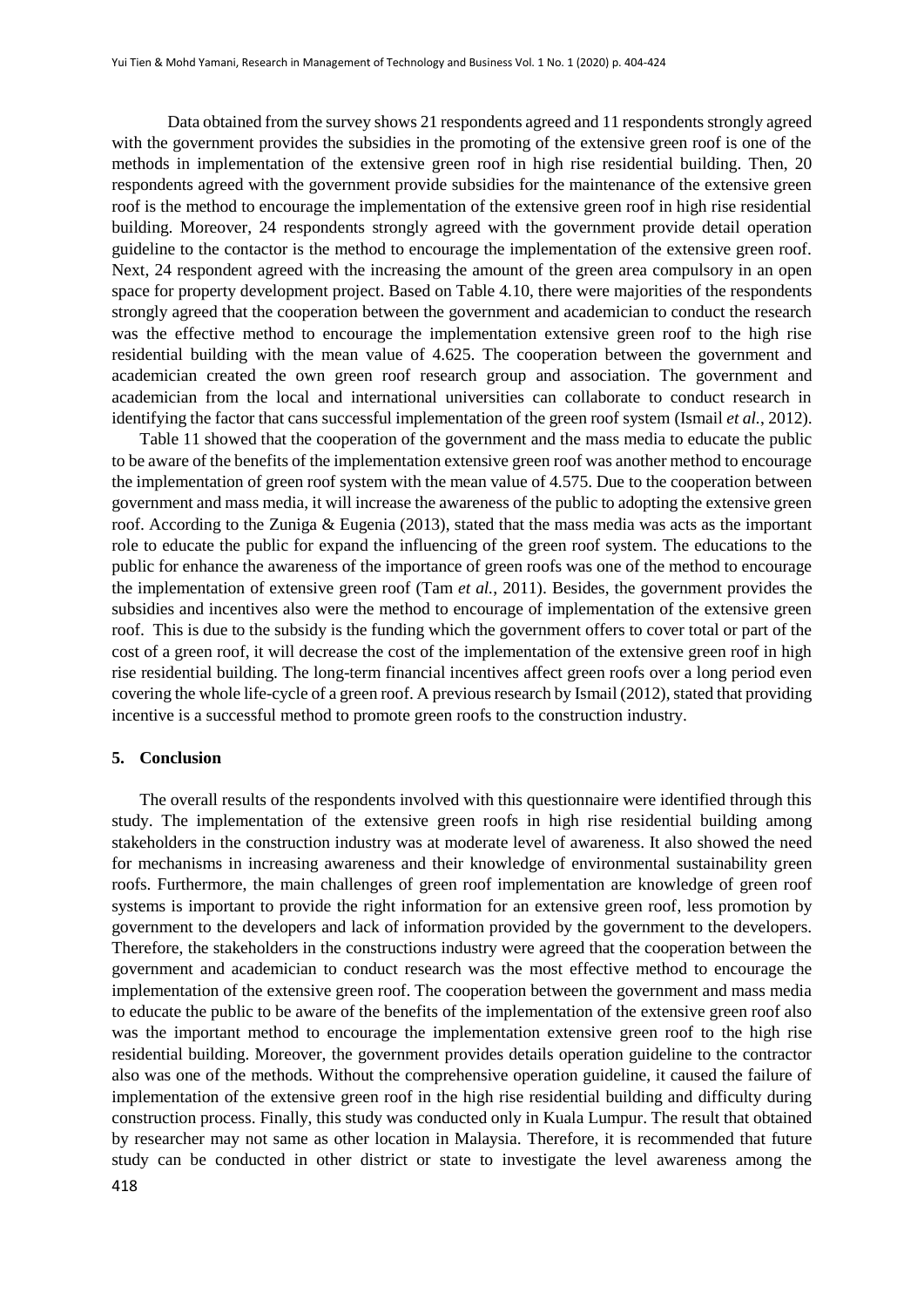stakeholders of the green roof system and factors that cause the limitation of the implementation of the green roof system in Malaysia.

## **Acknowledgement**

The authors would also like to thank the Faculty of Technology Management and Business, Universiti Tun Hussein Onn Malaysia for its support.

#### **References**

- Akoa, B.B. (2011). Cost overruns and time delays in highway and bridge projects in developing countries experiences from Cameroon. Maters diss., Michigan State University.
- Apul, D. (2008). University of Toledo North Engineering Building: Installation of a Green Roof. Retrieved 10 30, 2011, from Sustainable Engineering and Science:http://www.eng.utoledo.edu/civil/newweb/sustainability/Courses\_Offerd/Installation %20of%20a%20Green%20Roof.doc
- Asmat, I, Muna Hanim, A. S & Abdul Malek A. R.(2008), "Using Green Roof As a
- passive Design Technology To Minimise the Impact of Global Warming," 2nd Int. Conf. Built Environ. Dev. Ctries. (ICBEDC 2008), no. Icbedc, pp. 588-598
- Baharin, N. H (2012). Self Assessment Green Building Index for Residential Estates, 1–11. Retrieved from https://www.google.com/url?sa=t&rct=j&q=&esrc=s&source=web&cd=3&ved=0ahUKEwjSx7- Q9r7TAhUFqI8KHZgHCc4QFgguMAI&url=http%3A%2F%2Feprints.utm.my%2F31509%2F1%2FNoor HamizahBaharinMFKA2012ABS.pdf&usg=AFQjCNErgZQb9N6Fe8WL0drfiSavmLfFhA&sig2=BXNcya \_VJSltQ8aiMwSh8Q
- Berardi, U., Amir, H., & Ali, Ig. (2014). State-of-the-art analysis of the environmental benefits of green roofs. *Applied Energy*. Elsevier. https://doi.org/10.1016/j.apenergy.2013.10.047
- Bianchini, F., & Hewage, K. (2012). How "green" are the green roofs? Lifecycle analysis of green roof materials. *Building and Environment*, *48*, 57–65. https://doi.org/10.1016/J.BUILDENV.2011.08.019
- Chow, M. F., & Abu Bakar, M. F. (2016). A Review on the Development and Challenges of Green Roof Systems in Malaysia. *International Journal of Civil, Environmental, Structural, Construction and Architectural Engineering*, *10*(1), 16–20.
- Co, D. C. T. (2015). 10 Most Common Roofing Problems. Retrieved from http://www.nfmt.com/orlando/pdf/CommonRoofingProblemswhitepaper.pdf
- Cutlip, J. (2006). Green Roofs : A Sustainable Technology, (October), 1–6. Retrieved from http://smsfmastergardeners.ucanr.org/files/168313.pdf
- Fauzi, M. A., Malek, N. A., & Othman, J. (2013). Evaluation of Green Roof System for Green Building Projects in Malaysia. *International Journal of Environmental, Ecological, Geological and Mining Engineering*, *7*(2), 53–59. Retrieved from https://waset.org/publications/1385/evaluation-of-green-roof-system-for-greenbuilding-projects-in-malaysia
- Fellows, R. & Liu, A. (2009). *Research Methods for Construction*. Blackwell Science.
- Getter, K. L., & Rowe, D. B. (2006). The role of extensive green roofs in sustainable development. *HortScience*, *41*(5), 1276–1285. https://doi.org/10.17776/csj.30292
- Gliem, J., & Gliem, R. (2003). Calculating, interpreting, and reporting Cronbach's Alpha Reliability Coefficient for Likert-type scales. *Midwest Research-to-Practice Conference in Adult, Continuing, and Community Education*.
- Green Roof. (2018). Retrieved May 30, 2018, from http://www.restorationgardens.ca/green-roof-layers-andsystems/
- He, M. M. (2011). *Prmoting Green Roofs in China: A Comparison of Green Roof Policies in the United States (U.S) and China*.
- Hitesh, D., Doug, B., James, L., Paul, M., Angela, A., Beth, A., & Michael, V. (2005). *Report on the Environmental Bebnefits and Costs of Grenn Roof Technology for the City of Toronto*. Toronto.
- Hui, S. C. M. (2010). Development of technical guidelines for green roof systems in Hong Kong. *Buildings*, (November), 1–8.
- Ismail, W. Z. W., Ismail, F., Hashim, A. E., Irfan, A. & Ramli, R. R. (2009). Potentiality of Ecological Friendly Effect on Human Behaviour of Green Building Design. *InCEBS: Proceedings of the 1st National Conference on Environment-Behaviour Studies.*
- Ismail, Z., Aziz, H. A., Nasir, N. M., & Taib, M. Z. M. (2012). Obstacles to adopt green roof in Malaysia. *CHUSER*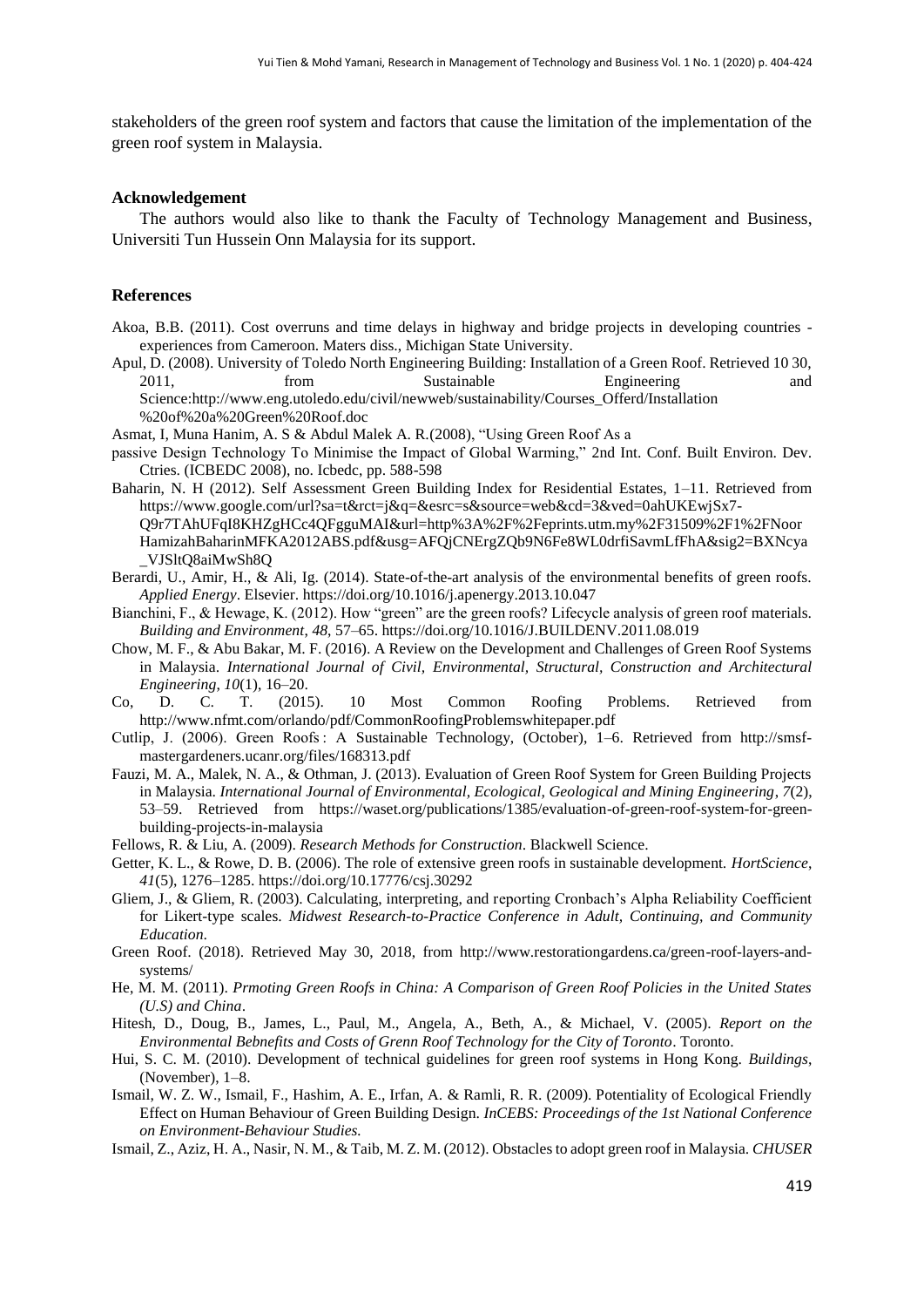*2012 - 2012 IEEE Colloquium on Humanities, Science and Engineering Research*, (December), 357–361. https://doi.org/10.1109/CHUSER.2012.6504339

- Klein, G., Moon, B., & Hoffman, R. R. (2006). Making Sense of Sensemaking 1: Alternative Perspectives. *IEEE Intelligent Systems*, *21*(4), 70–73. https://doi.org/10.1109/MIS.2006.75
- Laforsch, C., Tollrian, R., Granholm, G. J. M., Olszewski, J., Administrative, C., Jean, O., … Ndèye, S. (2009). This article was originally published in the. *Neuroscience*, *3*(October), 1159–1166. https://doi.org/10.1016/B978-008043152-9.02245-4.Author
- Ngan, G. (2004). *Green Roof Policies: Tools for Encouraging Sustainable Design*. Retrieved from http://www.gnla.ca/assets/Policy report.pdf
- Nigel, D., & Noel, K. (2004). *Planting Green Roof and Living Wall*. Timber Press.
- Oberndorfer, E., Lundholm, J., Bass, B., Connelly, M., Coffman, R., Doshi, H., et. al. (2007). Green roofs as urban ecosystems: Ecological structures, functions and services. *BioScience*, *57 (10)*, 823–833.
- Osmundson, T. (1999). *Roof Gardens, History, Design, Construction*. New York: Norton & Co.
- Preisler, S. (2006). *Green Structure*. *New York*. Retrieved from http://depts.washington.edu/open2100/pdf/2\_OpenSpaceTypes/Open\_Space\_Types/green\_structures.pdf
- Rahman, S. R. A., Ahmad, H., Mohammad, S., & Rosley, M. S. F. (2015). Perception of Green Roof as a Tool for Urban Regeneration in a Commercial Environment: The Secret Garden, Malaysia. *Procedia - Social and Behavioral Sciences*, *170*, 128–136. https://doi.org/10.1016/j.sbspro.2015.01.022
- Rahman, S. R. A., Ahmad, H., & Rosley, M. S. F. (2013). Green Roof: Its Awareness Among Professionals and Potential in Malaysian Market. *Procedia - Social and Behavioral Sciences*, *85*, 443–453. https://doi.org/10.1016/j.sbspro.2013.08.373
- Shiva, Ji. (2016). Green Building Materials and their Common Use in Everyday Life, (January), 0–30. https://doi.org/10.13140/RG.2.1.1635.4323
- Snodgrass, E., & Snodgrass, L. (2006). *Green Roof Plants: a resource and planting guide*. Portland: Timber Press. Tam, V. W. Y., Zhang, X., Lee, W. W. Y., & Shen, L. Y. (2011). Applications of extensive green-roof systems in contributing to sustainable development in densely populated cities: A Hong Kong study. *Australasian Journal of Construction Economics and Building*, *11*(1), 15–25.
- Tolderlund, L. (2010). Design Guidelines and Maintenance Manual for Green Roofs In the Semi-Arid and Arid West © Design Guidelines and Maintenance Manual for Green Roofs in the Semi-Arid and Arid West In collaboration with Green Roofs for Healthy Cities City and County of Denver Environmental Protection Agency Region 8 Urban Drainage and Flood Control District Design Guidelines and Maintenance Manual for Green Roofs In the Semi-Arid and Arid West ©. Retrieved from https://www.epa.gov/sites/production/files/documents/GreenRoofsSemiAridAridWest.pdf
- Townshend, D., & Duggie, A. (2007). *ARCHITECTURAL SERVICES DEPARTMENT STUDY ON GREEN ROOF APPLICATION IN HONG KONG FINAL REPORT URBIS LIMITED Prepared by : Checked by : Approved for Issue by : Design*. Retrieved from https://www.archsd.gov.hk/media/11687/1353-green-roofses-2007-02-16.pdf
- Trochim, W. M. K. (2006). *Research Methods Knowledge Base Qualitative Measures*. Retrieved from https://pdfs.semanticscholar.org/ca82/06e94c0beb7d63e10d04131966233f3d2a70.pdf
- Vijayaraghavan, K. (2016). *Green roofs: A critical review on the role of components, benefits, limitations and trends*. *Renewable and Sustainable Energy Reviews*. https://doi.org/10.1016/j.rser.2015.12.119
- Werthmann, C. (2007). *Green roof*. Retrieved from www.waitakere.govt.nz
- Wong, N., & Chen, Y. (2008). *Tropical urban heat islands: climate, buildings and greenery*. Retrieved from https://content.taylorfrancis.com/books/download?dac=C2010-0-41008-
	- 8&isbn=9781134221103&format=googlePreviewPdf
- Zhang, X., Shen, L., Tam, V. W. Y., & Lee, W. W. Y. (2012). Barriers to implement extensive green roof systems: A Hong Kong study. *Renewable and Sustainable Energy Reviews*, *16*(1), 314–319. https://doi.org/10.1016/j.rser.2011.07.157
- Zuniga, M., & Eugenia, M. (2013). *Geen Roof Technology Adoption: What Stakeholders need ti Know about it*.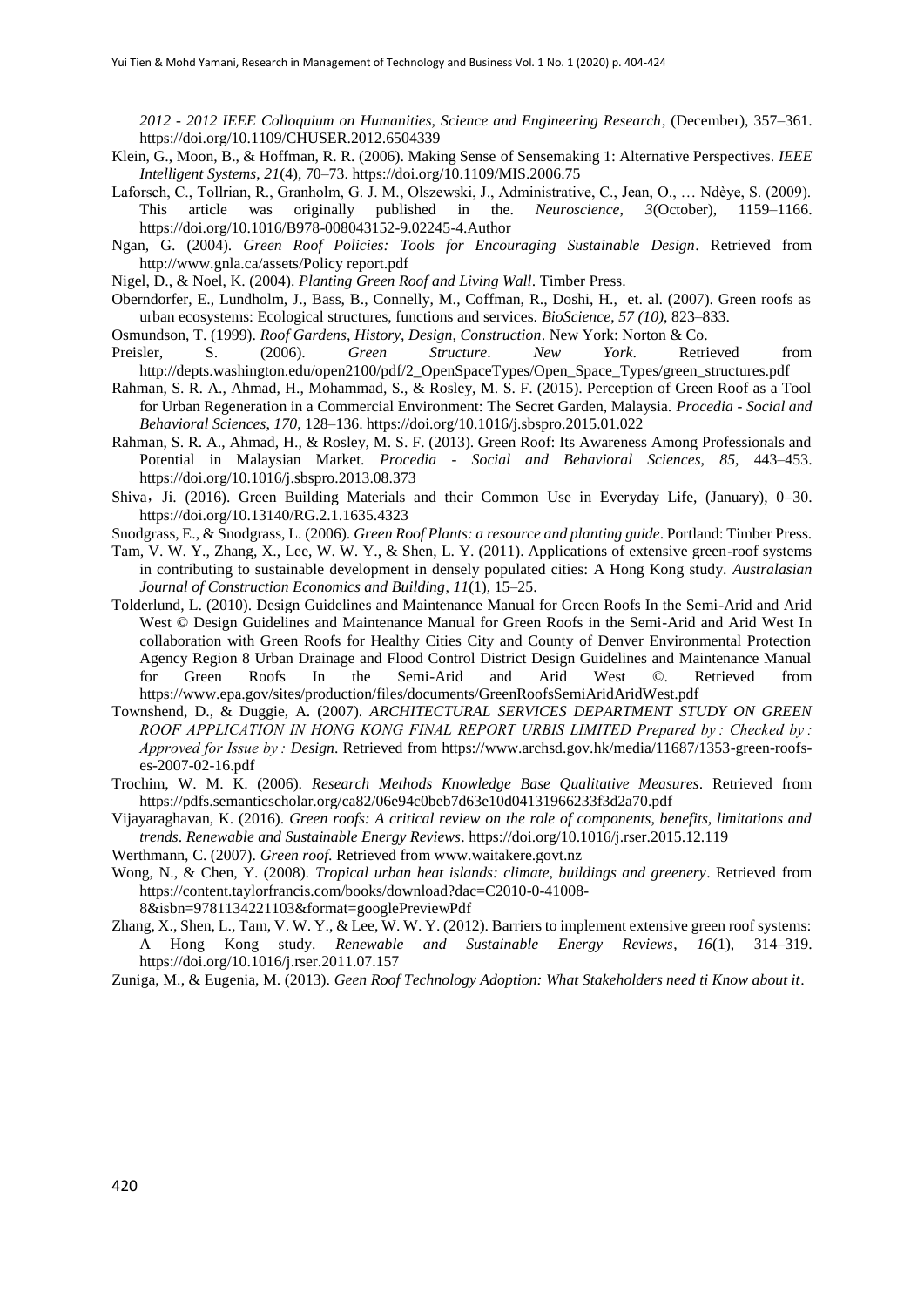# **Appendix A**



**Figure 1: Extensive Green Roof (Green Roof, 2018)**



**Figure** Error! No text of specified style in document.**: Components of the green roof (Green Roof, 2018)**

# **Appendix B**

| <b>Table 1: Level Agreement</b> |                          |  |
|---------------------------------|--------------------------|--|
| Scale                           | Definition               |  |
|                                 | <b>Strongly Disagree</b> |  |
|                                 | Disagree                 |  |
|                                 | Neutral                  |  |
|                                 | Agree                    |  |
|                                 | <b>Strongly Agree</b>    |  |

| Table 2: Classification of mean index (Uebersax, 2006) |                        |  |  |
|--------------------------------------------------------|------------------------|--|--|
| Mean index                                             | <b>Awareness Level</b> |  |  |
| $0.00 \leq$ Mean index $\leq$ 1.50                     | Very low level         |  |  |
| $1.50 \leq$ Mean index $\leq$ 2.50                     | Low level              |  |  |
| $2.50 \leq$ Mean index $\leq$ 3.50                     | Moderate level         |  |  |
| $3.50 \leq$ Mean index $\leq 4.50$                     | High level             |  |  |
| $4.50 \leq$ Mean index $\leq 5.00$                     | Very high level        |  |  |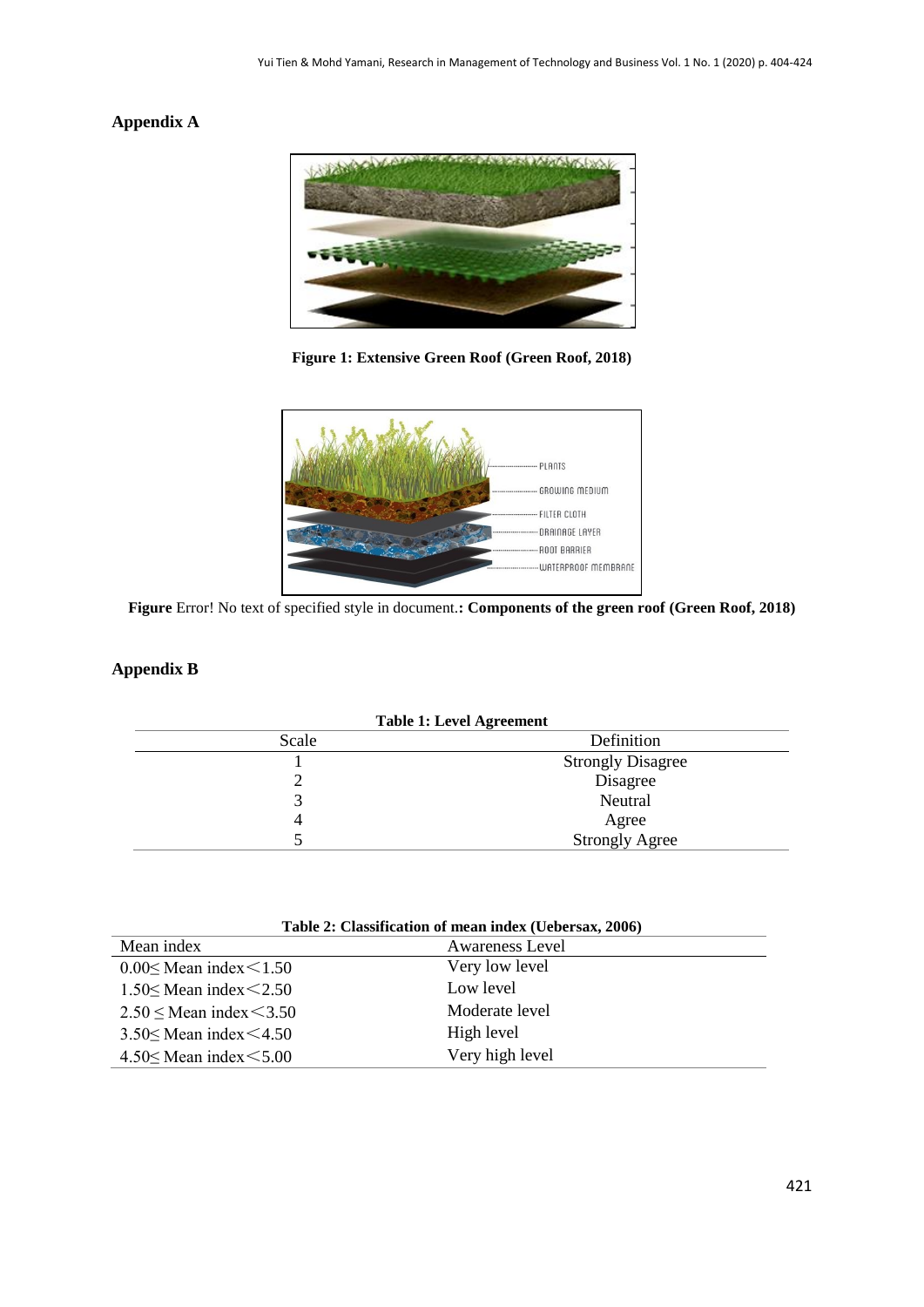| <b>Table 3: Classification of Relative index</b>    |                    |  |  |
|-----------------------------------------------------|--------------------|--|--|
| Relative Index                                      | Meaning            |  |  |
| 0.2 <relative <math="" index="">&lt; 0.3</relative> | Not important      |  |  |
| 0.3 <relative <math="" index="">&lt; 0.5</relative> | Less important     |  |  |
| 0.5< Relative Index $< 0.7$                         | Moderate important |  |  |
| 0.7< Relative Index $< 0.9$                         | Important          |  |  |
| 0.9< Relative Index $< 1.0$                         | Very important     |  |  |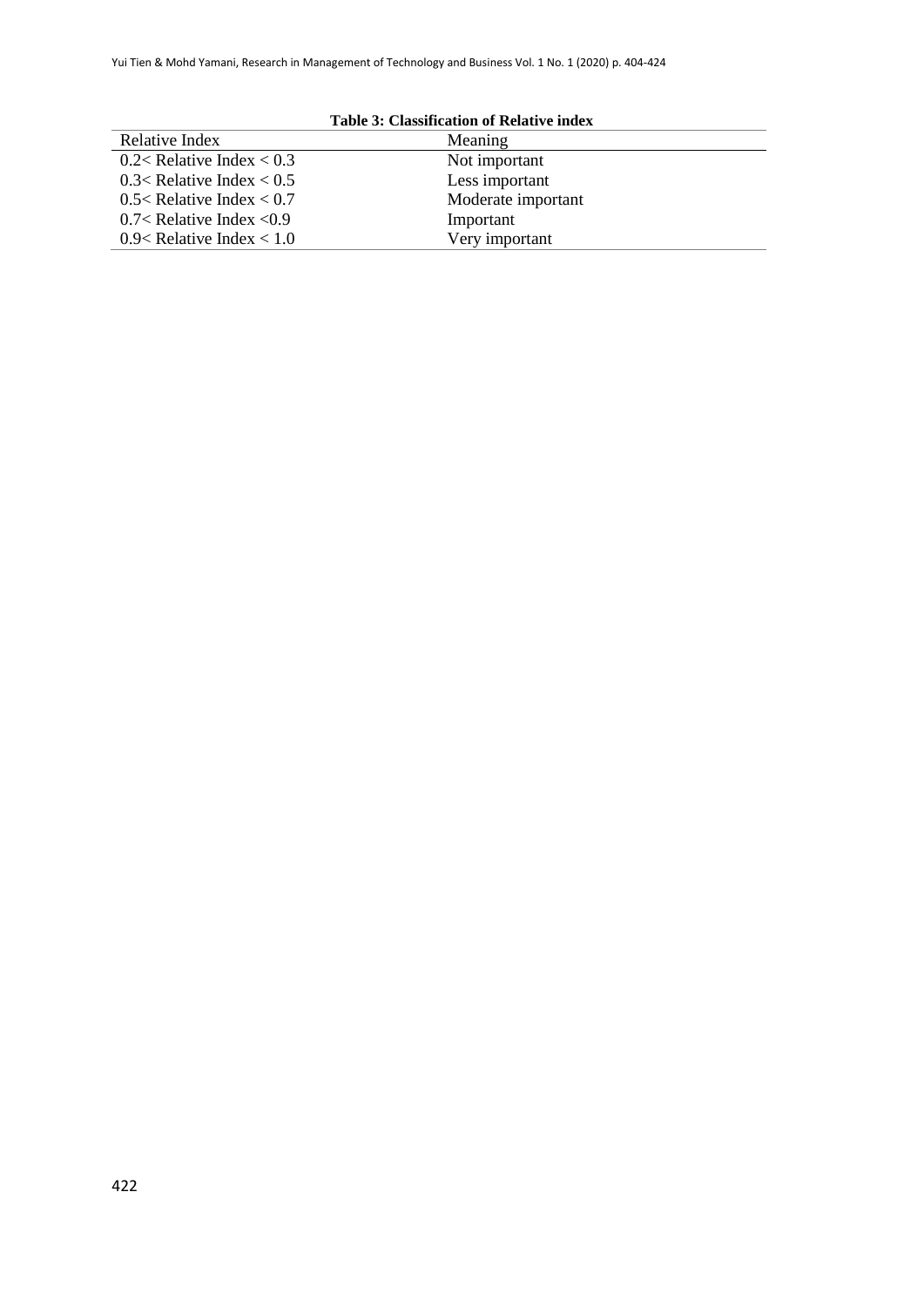# **Appendix C**



**Figure** Error! No text of specified style in document. **: Research Methodology Flowcharts**